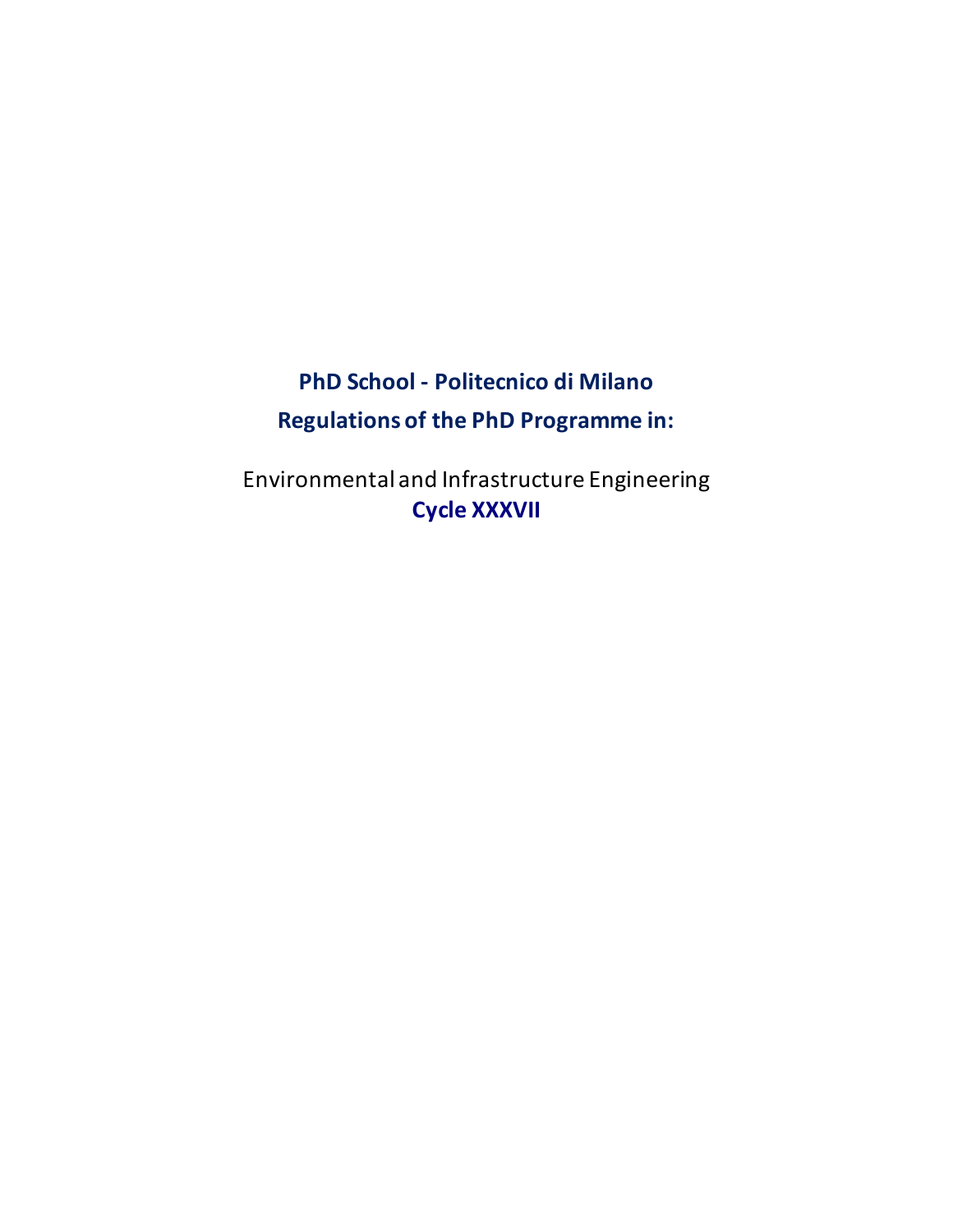# 1. General Information

PhD School - Politecnico di Milano

PhD Programme: Environmental and Infrastructure Engineering

Course start: November 2021

Location of the PhD Programme: Milano Leonardo

Promoter Department: Department of Civil and Environmental Engineering (DICA)

## Scientific Disciplinary Sectors

- ICAR/01 Hydraulics
- ICAR/02 Hydraulic and maritime constructions and Hydrology
- ICAR/03 Sanitary Environmental Engineering
- ICAR/04 Highways, railways and airports
- ICAR/06 Topography and Cartography
- GEO/05 Applied Geology

PhD School Website: **<http://www.dottorato.polimi.it/en/>** PhD Programme Website:<http://www.dica.polimi.it/en>

#### Areas:

**01 Water Science and Engineering** - SSD ICAR/02 (Hydraulic and maritime constructions and Hydrology) **02 Transport Infrastructures and Geosciences** - SSD ICAR/04 (Roads, railroads and airports) - SSD GEO/05 (Applied Geology)

**03 Environmental and Hydraulic Engineering and Geomatics** - SSD ICAR/03 (Sanitary Environmental Engineering) - SSD ICAR/01 (Hydraulics) - SSD ICAR/06 (Topography and Cartography)

# 2. General presentation

The PhD course is run by a Coordinator and a Faculty Board.

The Coordinator chairs the Faculty Board, coordinates the preparation of the annual Educational Programme and organises the general educational activities of the PhD course (see Attachment A1). The Faculty Board is responsible for the Educational programme and for teaching and administrative activities related to the PhD course (see Attachment A2).

The PhD in Environmental and Infrastructure Engineering is part of the research and educational program offered at the Department of Civil and Environmental Engineering. The program introduces doctoral candidates to the world of research on critical theoretical and technological elements associated with water, environment, hydraulic and transportation infrastructures, geology as well as geomatics. The program is characterized by a strong inter- and multi-sectorial structure and is organized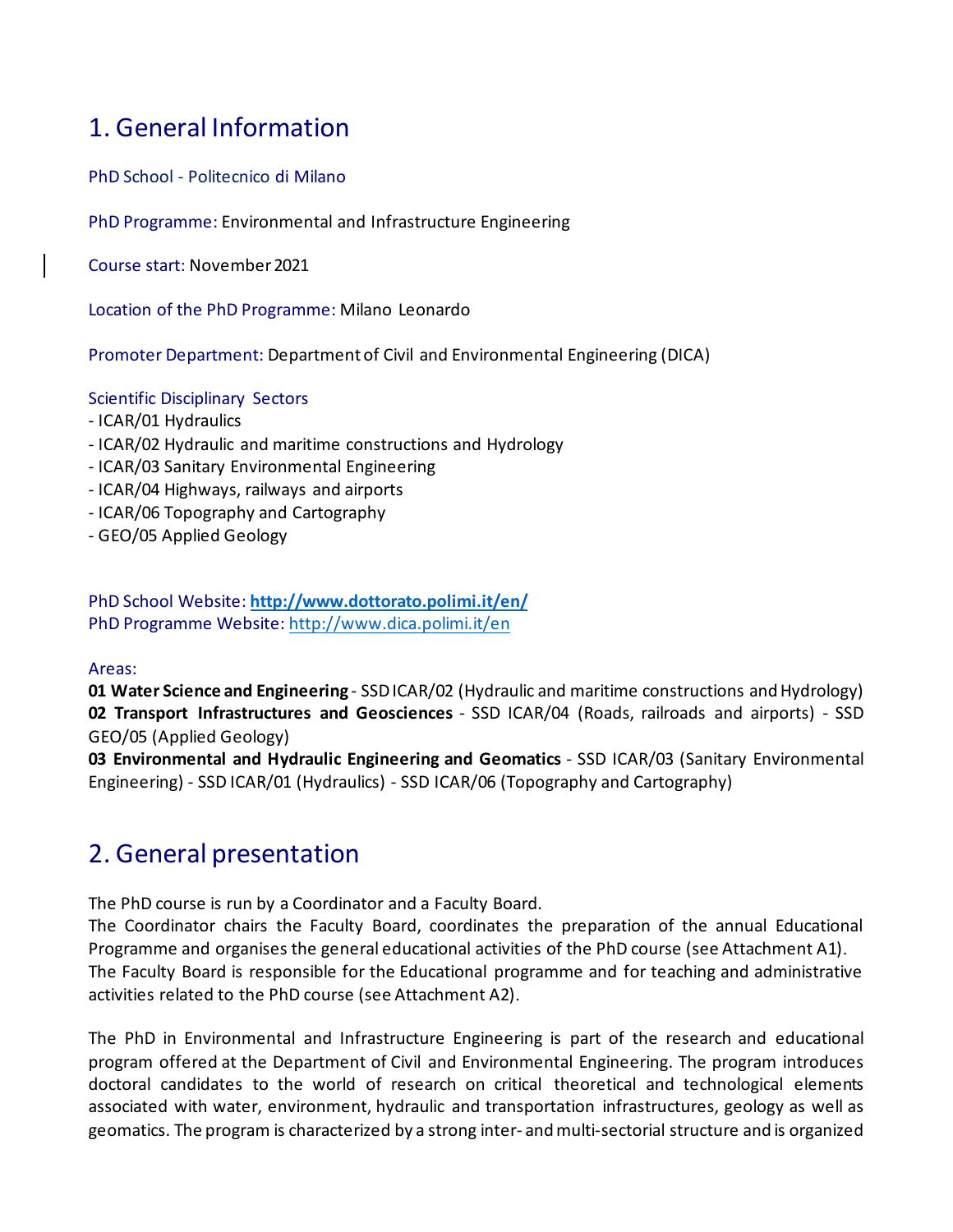according to the following three key thematic profiles: (i) Water Science and Engineering; (ii) Transport Infrastructures and Geosciences; (iii) Environmental and Hydraulic Engineering and Geomatics. Educational and research activities are designed to integrate qualitative process identification, rigorous mathematical treatment and modeling according to increasing levels of complexity, and presentation and design of ensuing applications and implications to engineering problems and scenarios.

## **Area 01 - "Water Science and Engineering"**

The main research activities of "Area 01" are centred on the field of water resources spanning from hydrology to coastal engineering. The research activity constituting the core of the profile is fully recognised by the national and international research community. Research activities place PhD candidates in the network of international research and allow them to improve the state of knowledge with outstanding work in the fields of hydrological sciences, hydrological extremes, network hydraulic infrastructure as well as maritime hydraulics. The research topics and methodological approach render the candidate curriculum fully acknowledged by major academic institutions, private enterprises and national and international organisations as demonstrated by career opportunities of former PhD candidates. A short description of the main research branches is given in the following.

- 1. *Hydrology and water resources* addresses in-depth understanding of the main physical processes of the hydrological cycle, which determine flood as well as drought phenomena and pollution migration. Measurement and modeling of variables active in water and energy budgets (radiation, evapotranspiration, snow mantle dynamics, hydrological losses) are carried out. In situ data as well satellite data of the earth's surface are used to understand the processes and their representative scales. Continuous distributed water balance models are developed for simulating and monitoring flood as well drought processes.
- 2. *Hydrogeological hazard and mitigation strategies* focuses on the analysis of hydrological extremes, frequency of floods, droughts and precipitation. Probabilistic, stochastic and physically based models are used together with field observation to study and reproduce rainfall fields, floods and droughts. Early warning operative systems are developed for shallow land sliding, snow avalanching and flood risk.
- 3. *Hydraulic networks engineering* addresses the evaluation of design variables for urban sewage and aqueducts. In particular, water quality and quantity in drainage networks and effects of local and diffused structures for flood and pollution controls are investigated. Aqueduct efficiency and monitoring of water losses and pollution in a pressurized network are investigated.
- 4. *Coastal engineering* addresses the hydrodynamics of wave motion, marine currents, littoral dynamics, wave-structure interactions, Lagrangian and Eulerian numerical models.

# **Area 02 - "Transport infrastructures and geosciences"**

The main research topics considered as fundamental for the development of research activities concerning transport infrastructures could be summed up in four main topics, reciprocally connected to the topics related to other PhD research profiles.

- 1. *Transport networks*. Complex transport network modelling (both homogeneous and nonhomogeneous modal networks), also considering the functional interactions with regional, national and international territory.
- 2. *Sustainable development*. Analysis of the complex phenomenology characterizing the dynamics of development and its relations with the infrastructure system. Interaction between tunnels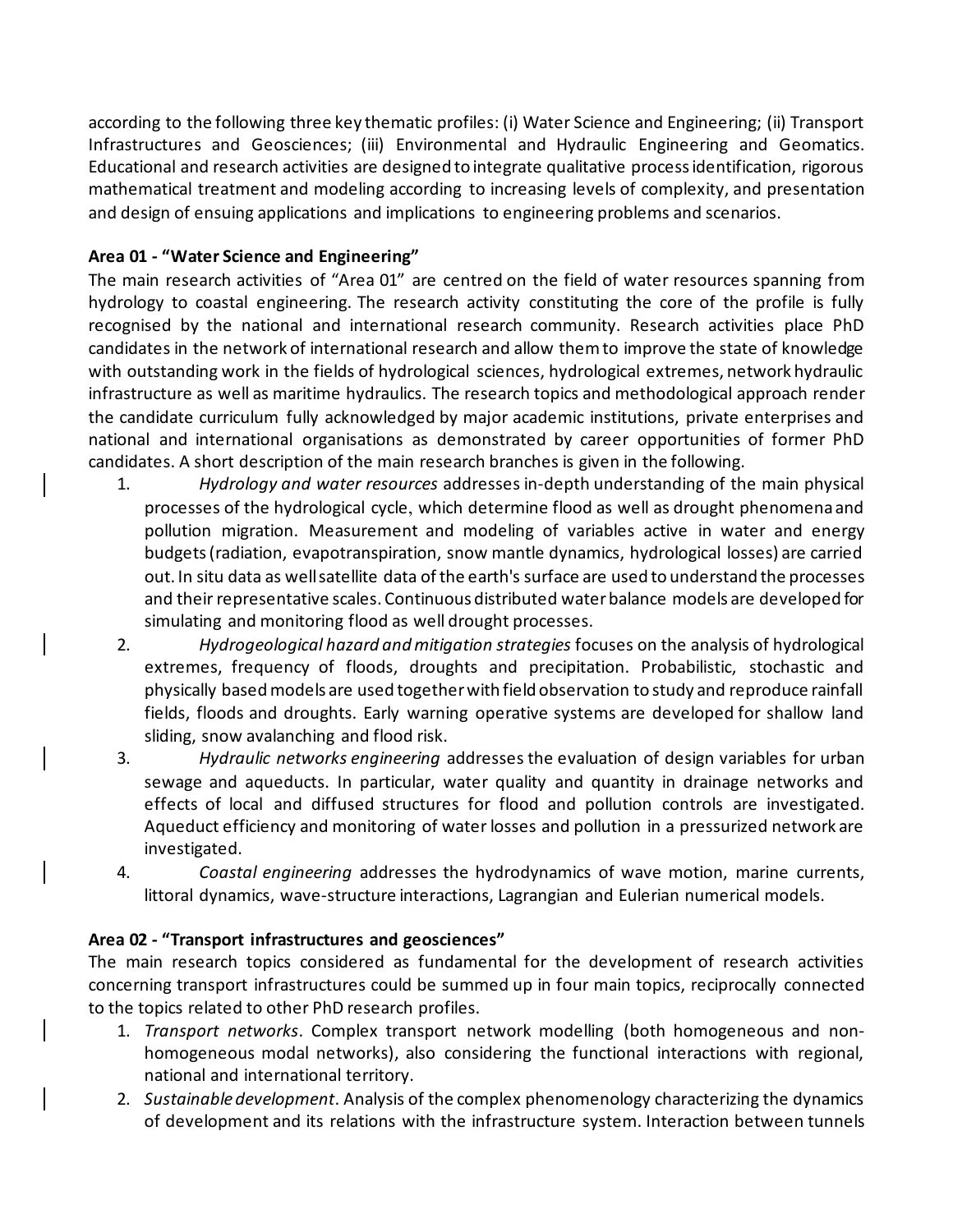and underground hydraulic systems.

- 3. *Technological innovation*. Analysis of methods, criteria and indicators for the performance characterization of infrastructure construction and maintenance techniques.
- 4. *Risk management*. Analysis and development of improvement measures concerning both the construction and management of road infrastructures, aimed at reducing risk for both workers and users. Geological risk deriving from the construction of transportation infrastructures.
- 5. *Applied geology*. a) analysis of the hydrogeological risk linked to the underground excavation in rocks (e.g., water inflow, piezometric drawdown); b) landslide hazard (assessment of the influence of key hydrogeological parameters, such as permeability and heterogeneity coefficient, on slope instability); c) water resources identification and management, pollution problems, also in coastal aquifers.
- 6. *Methods*: modelling and decision process analysis, at both a strategic, tactical and operative level, characterizing road infrastructure design, construction and management (including Project Management, Pavement Management Systems, Bridge Management Systems).

## **Area 03 – "Environmental and Hydraulic Engineering and Geomatics"**

Research in **Environmental Engineering** covers the following topics:

- 1. Water supply technology and treatment, wastewater treatment and reuse, liquid waste treatment, recovery of energy and products from wastewater, liquid waste and sludges, advanced biological and physical-chemical water and wastewater treatment; sludge management and disposal; anaerobic biotechnologies.
- 2. Management and planning of environmental resources: source apportionment of pollutant loads and assessment of their effects on the receiving water bodies/environmental components; water quality modelling, scenario analysis and knowledge-based decision support systems of management alternatives.
- 3. Solid wastes and sludge minimization and management (composting the organic fraction of solid wastes, waste-to-energy plants, sanitary landfill, leachate treatment, hazardous waste solidification). Bioenergy from agricultural wastes and by-products.
- 4. Air quality assessment and control (statistical models of air quality data, source apportionment techniques, sampling and monitoring of fine and ultrafine atmospheric particles, emissions modelling for impact assessment), gaseous emissions treatment technologies (measurement/analysis of conventional and trace pollutant emissions at lab and field scale plants, evaluation of process techniques for pollutants removal).
- 5. Contaminated soil, sediment and groundwater: characterization, risk assessment, in-situ and on site remediation technologies*.*

Research topics of **Hydraulic Engineering** include: fluid mechanics; fluid-structure interactions; hydraulic measurements; river hydraulics; hydraulic risk quantification and management; flow and transport processes in porous systems; hydraulic networks. Experimental, modeling and methodological aspects are considered. Key research areas include:

1. *Fluid mechanics*. Emphasis is devoted to the analysis of physical processes observed at various scales and their depiction in the context of appropriate interpretive models. Research and educational activities comprise analysis of advanced methodologies of computational and experimental fluid dynamics (e.g., image analysis techniques for hydraulic processes on multiple observational scales) and modeling of processes of fluid-structure interactions for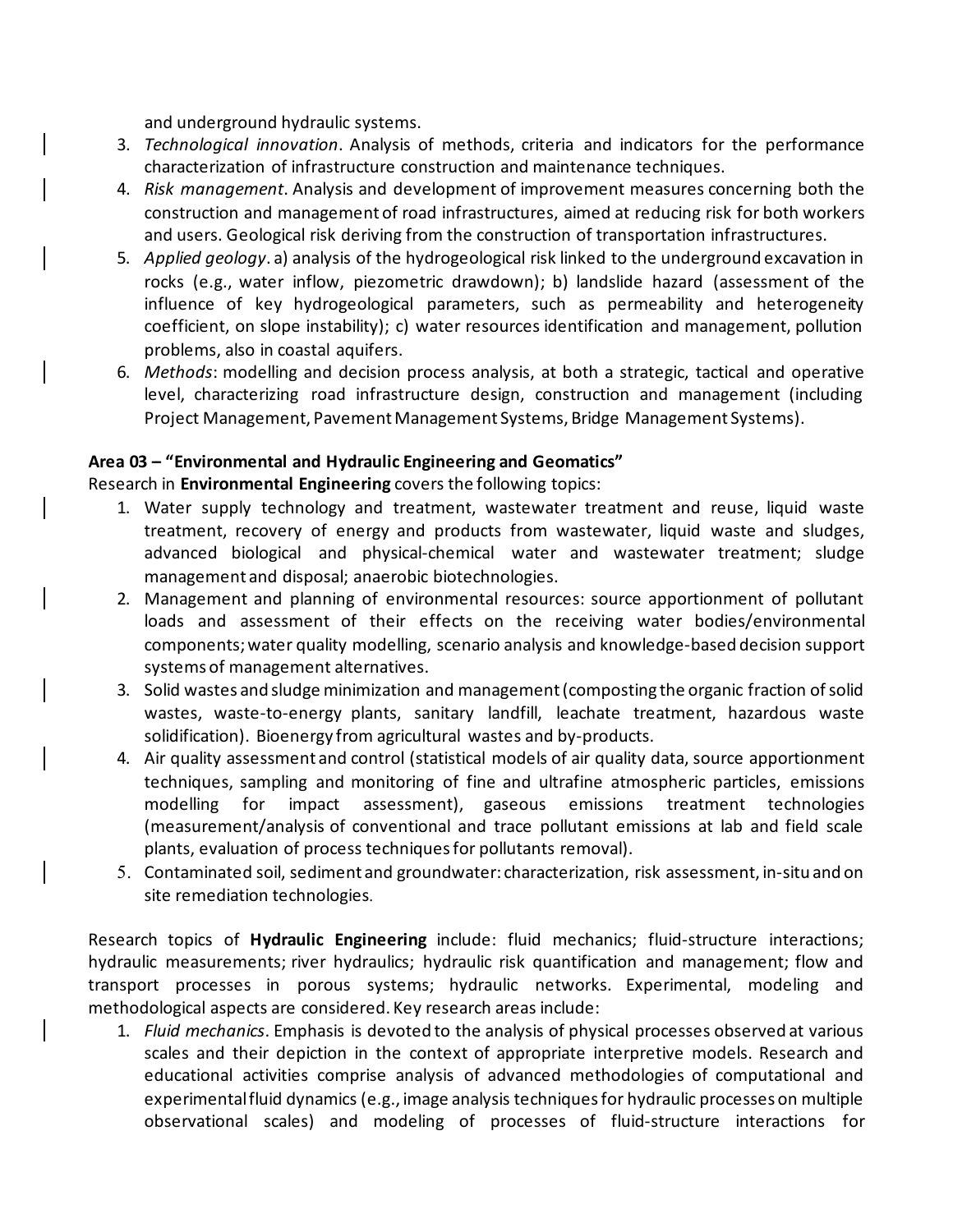environmental, civil and industrial engineering applications.

- 2. *River hydraulics and sediment mechanics*. The key research topics are associated with optimization of approaches and technologies for land protection. Research and educational activities include modeling of free surface flows, local and general scour processes, hyperconcentrated flows, flooding and hydraulic risk quantification and management.
- 3. *Flow and transport processes in porous systems*. Key research topics include: characterization of hydraulic properties from pore-scale to aquifer systems; well testing; inverse modeling / history matching / data assimilation; flow and multicomponent reactive transport process in heterogeneous media under uncertainty; multiphase flows, including oil and gas reservoir engineering; scaling of hydrogeological quantities; mixing processes in coastal aquifers; geothermal fluxes at the reservoir and basin scales. A major focus is the study of theoretical and operational bases for the assessment of hydro-geo-chemical processes governing the distribution and residence time of solutes and fluids in the subsurface. Critical applications include quantification of environmental risk associated with polluted aquifer systems and the improvement of enhanced oil recovery approaches.

**Geomatics** includes all disciplines dealing with positioning, global and local reference system establishment, surface surveying and reconstruction from a global scale down to the scale of the individual architectural manufact, representing data by graphical or virtual tools, archiving and crossreferencing spatial information in terms of geographic information systems. Summarizing, we can identify the following education and research topics:

- 1. *Physical geodesy and satellite geodesy*, including estimation and representation of the gravity field at all scales and its geophysical interpretation.
- 2. *Positioning, deformation estimation and navigation*, with the use of both classical and satellite techniques, such as GPS.
- 3. *Surface surveying with optical or other sensors*, such as SAR, LIDAR, etc., at different scales from regional down to the manufact scale.
- 4. *Digital photogrammetry and image analysis*, including the development of photogrammetric software for the geometrical reconstruction of surfaces and feature extraction.
- 5. *Remote sensing*, namely the problem of identifying, by suitable spectral analysis, specific geographic information.
- 6. *Geographic information systems*, with application of the most modern technology for internet GIS and mobile GIS.
- 7. *Cultural heritage reconstruction and archiving*, with the solution of complex problems of combination of different data into a unique data base, providing three-dimensional virtual models that preserve full geometrical and metrical information.

# 3. Objectives

The PhD degree is awarded upon completion of at least three years of advanced study and research. Within the context of these years, a minimum of 25 credits (Section 6) must be acquired through *PhD level courses*. The PhD Programme is structured according to the three areas illustrated in Section 2, i.e., 01 *Water Sciences and Engineering,* 02 *Transport infrastructures and Geosciences,* and 03 *Environmental and Hydraulic Engineering and Geomatics*.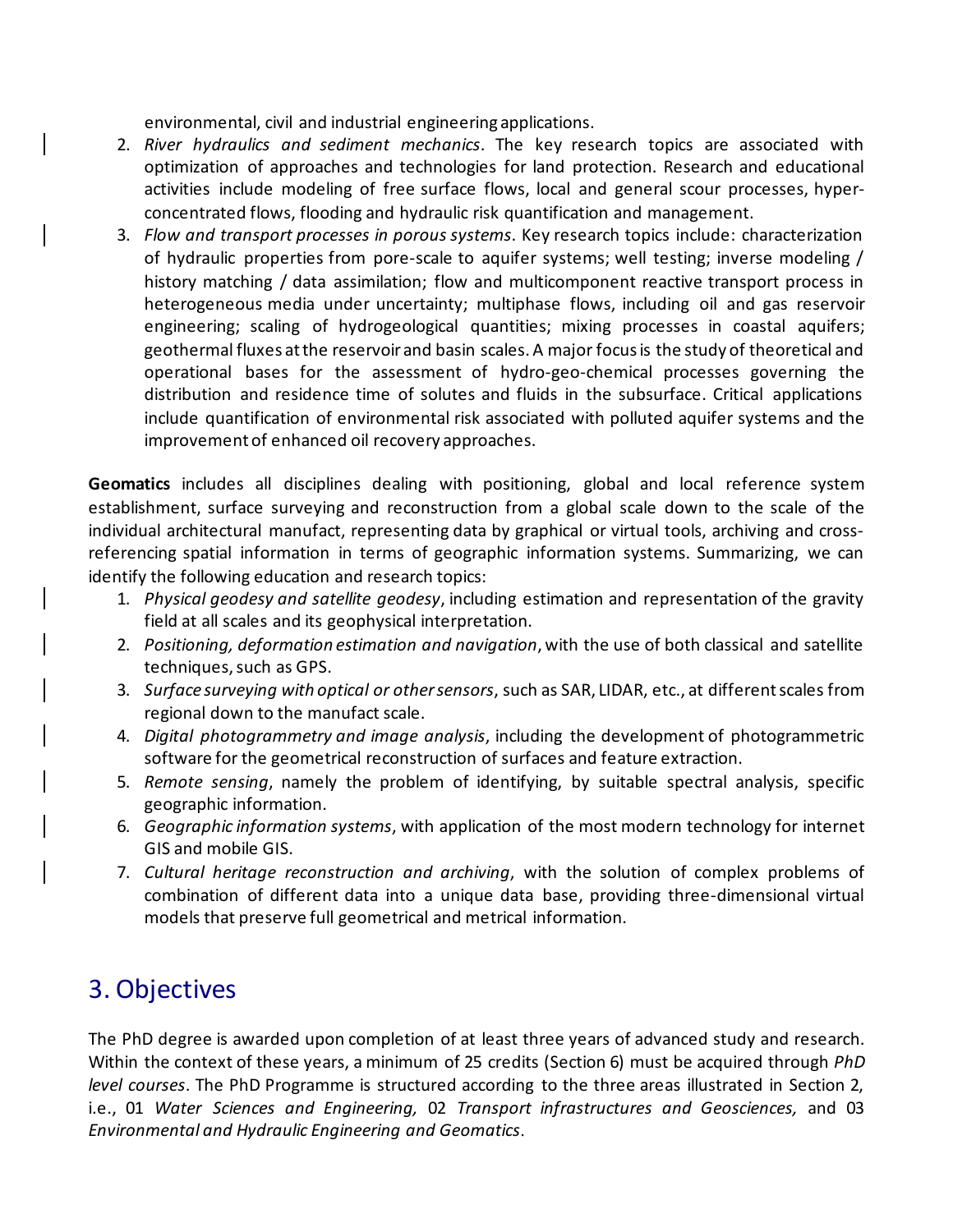Introductory courses provide the knowledge required as a basis for the general framework illustrated in the PhD Programme and provide the common knowledge background to PhD candidates. Research training is provided through mentoring by the highly qualified Faculty members. Main elements of the programme include: (*a*) an improved preparation of candidates at the fundamental level, as required by the PhD School, with the introduction of new opportunities for candidate evaluation through written exercises or oral examinations, and (*b*) development of a close connection with industry to foster the emergence of outstanding professional abilities attractive to industry.

PhD courses will leverage on the long-standing experience and know-how in laboratory activities of the academic board members. Of key relevance are the training and research activities associated with the Laboratories (Section 7).

Contacts with bodies other than Universities have been established through participation to specialized seminars and refresher courses provided by experts from industry, together with short training internships for PhD candidates at highly qualified companies.

The most qualifying activity of the entire PhD Programme is the development of the thesis/dissertation. This phase should reflect the leading and unconditioned role of research and is fully in line with the requirements and needs of authorities, public bodies and private companies.

The long-desired innovation in ecosystem services and industry should be a long-lasting product of sound research activity which only a University can provide, especially for the benefit of small and medium-size enterprises which cannot afford the burden of an in-house research centre.

A research experience at International Research Centres and/or Universities is considered to be highly relevant for PhD candidates to complete their education and to exchange research experience and expertise.

# 4. Professional opportunities and job market

A PhD in Environmental and Infrastructure Engineering provides highly qualified personnel to cover key positions and roles in research centres, top level management in Public Bodies and Authorities involved in environmental policies, as well as senior consultants for engineering companies.

# 5. Enrolment

# **5.1 Admission requirements**

Italian and International citizens can apply. They are requested to have graduated in accordance with the pre-existing laws D.M. 3.11.1999 n. 509, or to have a Master of Science degree in accordance with D.M. 3.11.1999 n. 509, or a Master of Science in accordance with D.M. 22.10.2004 n. 270, or similar academic title obtained abroad, equivalent for duration and content to the Italian title, with an overall duration of university studies of at least five years.

The certified knowledge of the English language is a requirement for admission. Please refer to the PhD School website for details.

The admission to the programs will be established according to the evaluation of the candidates' curricula, motivation letters, and an illustrative report about the development of a possible PhD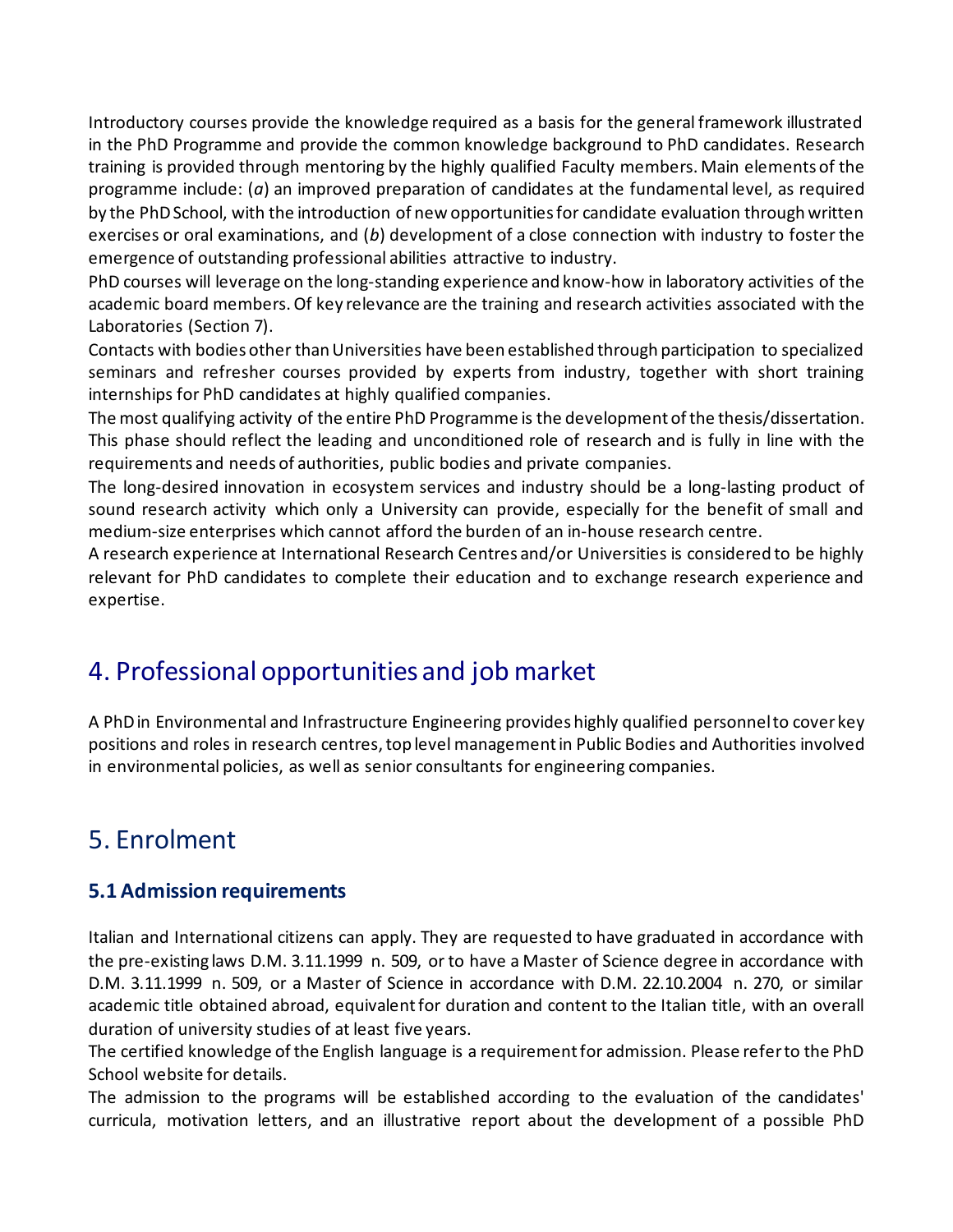research, which candidates will send contextually with their application to the admission announcement.

# **5.2 Admission deadlines and number of vacancies**

The number of positions is indicated in the Call for admission to the 37<sup>th</sup> PhD cycle Programmes: http://www.dottorato.polimi.it/en/

Scholarships both on general and on specific themes are available, in accordance with what is specified in the call for admission.

# 6. Contents

# **6.1 Requirements for the PhD title achievement**

The achievement of the PhD title in Environmental and Infrastructure Engineering requires a study and research activity of at least three years equivalent of full time study, research and development of PhD thesis.

PhD candidates in Environmental and Infrastructure Engineering must earn a minimum of 25 course credits (see paragraph 6.3 below), and to continuously conduct studies and research.

At the beginning of the course, the Faculty Board assigns a tutor to each PhD candidate to supervise and assist him/her in the overall training programme. The tutor shall be a professor belonging to the Faculty Board. The tutors assist the candidates in the choice of courses to be included in the study plan, which is eventually submitted for approval to the Coordinator of the PhD Programme (see also section 6.4 below).

The Faculty Board may assign extra course credits to one or more candidates, in case they need to complete their preparation in specific topics, relevant for their research projects.

# **6.2 Research development**

The main aim of all Politecnico di Milano PhD programmes is the development in the candidates of a research-oriented mind-set, with expertise and skills in a specific research topic. To this end, candidates develop a problem-solving capability in complex contexts, including the capacity of performing deep problem analysis, identifying original solutions, and evaluating their applicability in practical contexts.

These skills provide the PhD candidates with major opportunities of development in their research both in the academic field, and in public and private organisations.

PhD candidates are requested to develop an original research contribution. The PhD thesis must thus contribute to increase the knowledge in the candidate's research field. Besides, it has to be coherent with the research topics developed in the Department where the PhD Programme is carried out.

The original research results are collected in the PhD thesis, where the candidate's contribution is put in perspective with respect to the research state of the art in the specific research field.

The PhD research is developed under the guidance of a supervisor, who supports the candidate in the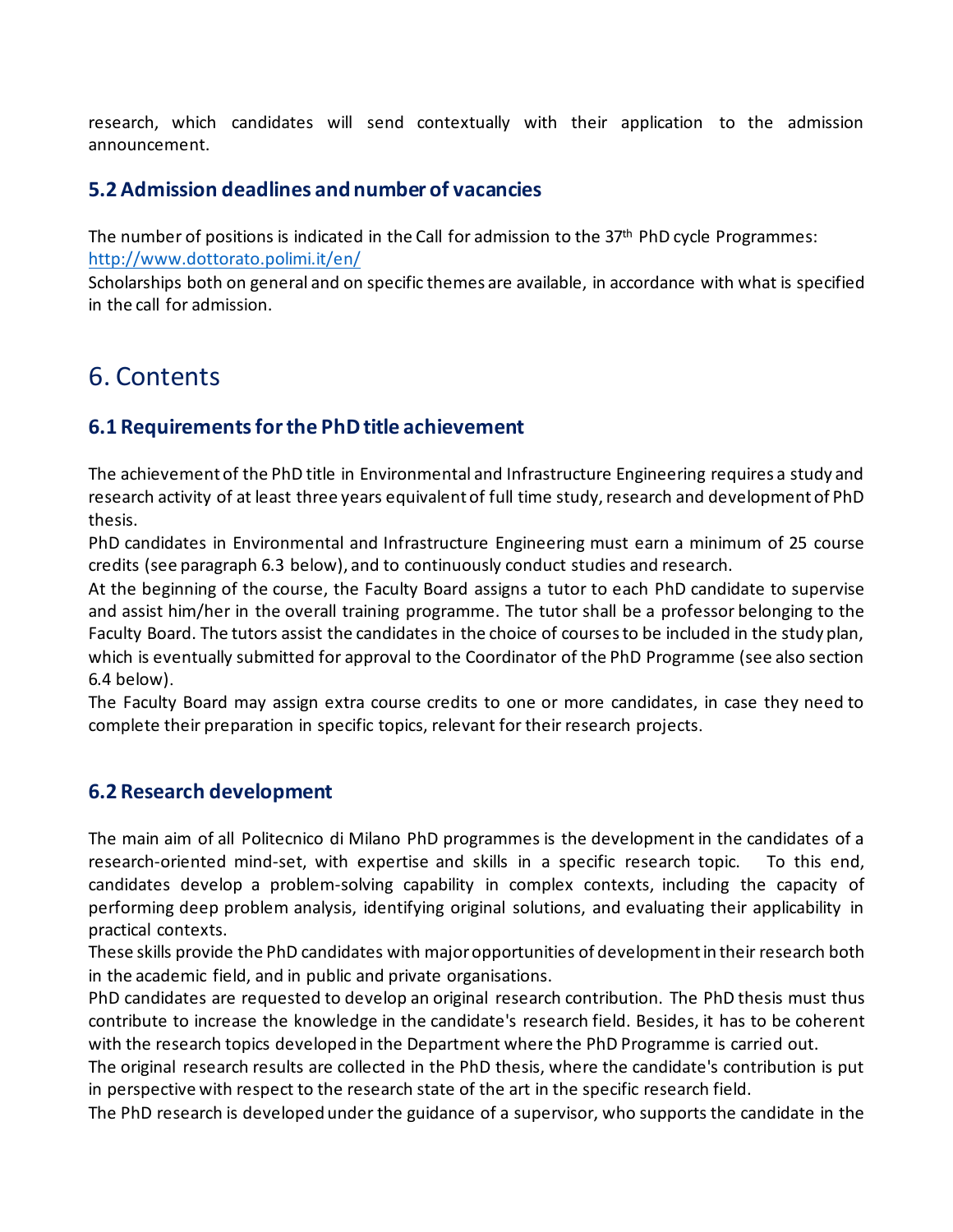setting-out and in the everyday activities related to the thesis development. The supervisor is not necessarily a member of the Faculty Board, and may also belong to an institution different from Politecnico di Milano. The supervisor can be supported by one or more co-supervisors. The supervisor and the tutor may coincide.

Further activities intended to develop the candidate's personal skills and research expertise are encouraged during the PhD path.

Candidates must acquire the capability to present and discuss their work in their research community. Consequently, both the participation to international conferences and the publication of the research results in peer-reviewed journals are encouraged.

The PhD programme favors the candidates' research interactions with other groups in their research field, preferably abroad. Research visits of at least three months are strongly encouraged, as through them the candidates may acquire further skills to develop their research work and thesis.

The duration of the programme is normally three years.

# **6.3 Objectives and general framework of the teaching activities**

The PhD Programmes and the PhD School activate teaching forms of different kind and credit value, including courses, seminars, project workshops, laboratories. Teaching activities both cover the basic research issues (problems, theories, methods), which represent the founding element of the PhD Programme and identify clearly its cultural position, and deepening in a specialist way some research issues connected with the problems developed in the theses.

Lessons are usually held in English, except when indicated otherwise. The PhD programme includes at least one complete path delivered in English language.

Structured teaching activities allow to earn ECTS credits. Other activities, typically specialised and for which it is difficult to evaluate the learning and its quantification, fall within the scientific activities of which the Faculty Board takes into account in the overall evaluation, but they do not allow to earn ECTS.

The PhD School of Politecnico di Milano proposes a set of courses aiming to train the PhD candidates in soft and transferable skills. The skills and abilities provided by these courses are expected to help candidates across different areas of their careers in order to respond to the rapidly evolving needs of the global economy and society at large. The PhD School courses activated for the 2021-2022 Academic Year are summarized in the following table.

| <b>Teacher</b>             | Course title                                                                                                                |
|----------------------------|-----------------------------------------------------------------------------------------------------------------------------|
| <b>Aliverti Andrea</b>     | Ethics in Research                                                                                                          |
| Armondi Simonetta          | <b>Strengthening Critical Spatial Thinking</b>                                                                              |
| Arnaboldi Michela          | Advanced Interaction Skills for Academic Professionals                                                                      |
| <b>Balducci Alessandro</b> | Approaches to Resilience: Social, Economic, Environmental and Technological<br>Challenges of Contemporary Human Settlements |
| <b>Biscari Paolo</b>       | English for Academic Communication                                                                                          |
| Cardilli Lorenzo           | European Culture                                                                                                            |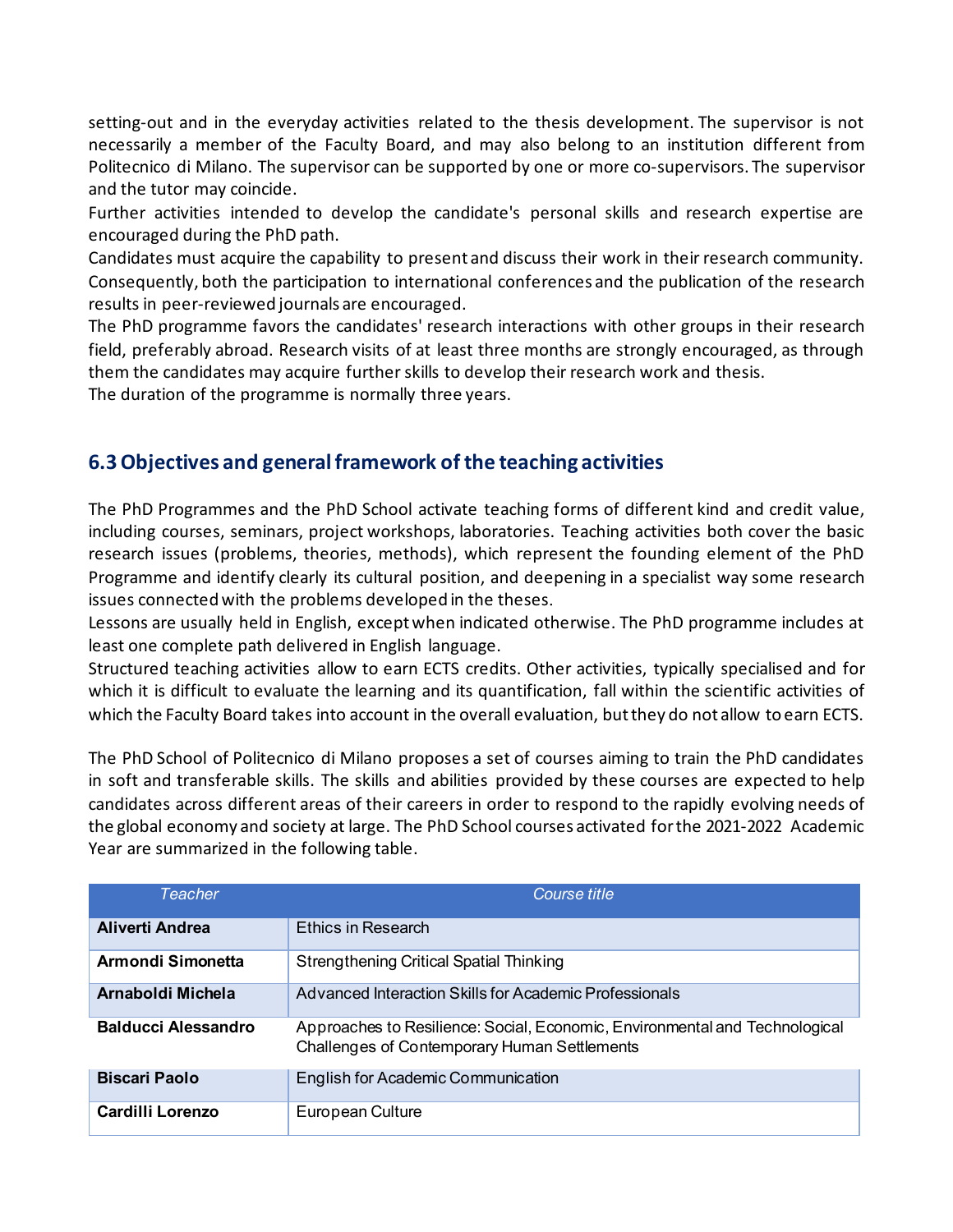| <b>Chiodo Simona</b>          | Epistemology of Scientific and Technological Research<br>(Technologies Reshaping Humans) |  |  |  |
|-------------------------------|------------------------------------------------------------------------------------------|--|--|--|
| Di Blas Nicoletta             | <b>Professional Communication</b>                                                        |  |  |  |
| <b>Gianinetto Marco</b>       | The Copernicus Green Revolution for Sustainable Development                              |  |  |  |
| Iarossi Maria Pompeiana       | Power of Images and Visual Communication for Research Dissemination                      |  |  |  |
| Jacchetti Emanuela            | Communication Strategies that Score in Worldwide Academia                                |  |  |  |
| Lavagna Monica                | Sustainability Metrics, Life Cycle Assessment and Environmental Footprint                |  |  |  |
| <b>Mancini Mauro</b>          | Project Management (in Action)                                                           |  |  |  |
| <b>Masarati Pierangelo</b>    | Ethical Aspects of Research on Dual-Use Technologies                                     |  |  |  |
| Ossi Paolo Maria              | Sulla responsabilità della Tecnica                                                       |  |  |  |
| Paganoni Anna Maria           | La comunicazione nella Scienza                                                           |  |  |  |
| Pizzocaro Silvia Luisa        | Practicing Research Collaboration / La pratica della collaborazione nella ricerca        |  |  |  |
| <b>Raos Guido</b>             | Science, Technology, Society and Wikipedia                                               |  |  |  |
| Sancassani Susanna            | Teaching Methodologies, Strategies and Styles                                            |  |  |  |
| <b>Valente Giovanni</b>       | Scientific Reasoning: Philosophy, Logic and Applications                                 |  |  |  |
| <b>Volonte' Paolo Gaetano</b> | Introduction to Academic Research                                                        |  |  |  |
| <b>Zani Maurizio</b>          | Laboratorio di insegnamento a classi numerose                                            |  |  |  |

At least 10 of the 25 course credits that each candidate is required to earn shall be obtained through soft and transferable skills courses organized by the PhD School.

The didactic structure is reported in the tables below, which summarize the candidate's path (as regards coursework activities). At the same time, the programme foresees that the candidates are devoted to research activity in a continuous way, following the lead of their supervisors, and of the Faculty Board. Evaluation procedures for each course are described in the "Manifesto".

# *First and Second Year*

| Courses | Possible details<br>or reference to | Number of credits   Note<br>$(min-max)$ |  |
|---------|-------------------------------------|-----------------------------------------|--|
|         | <i>following tables</i>             |                                         |  |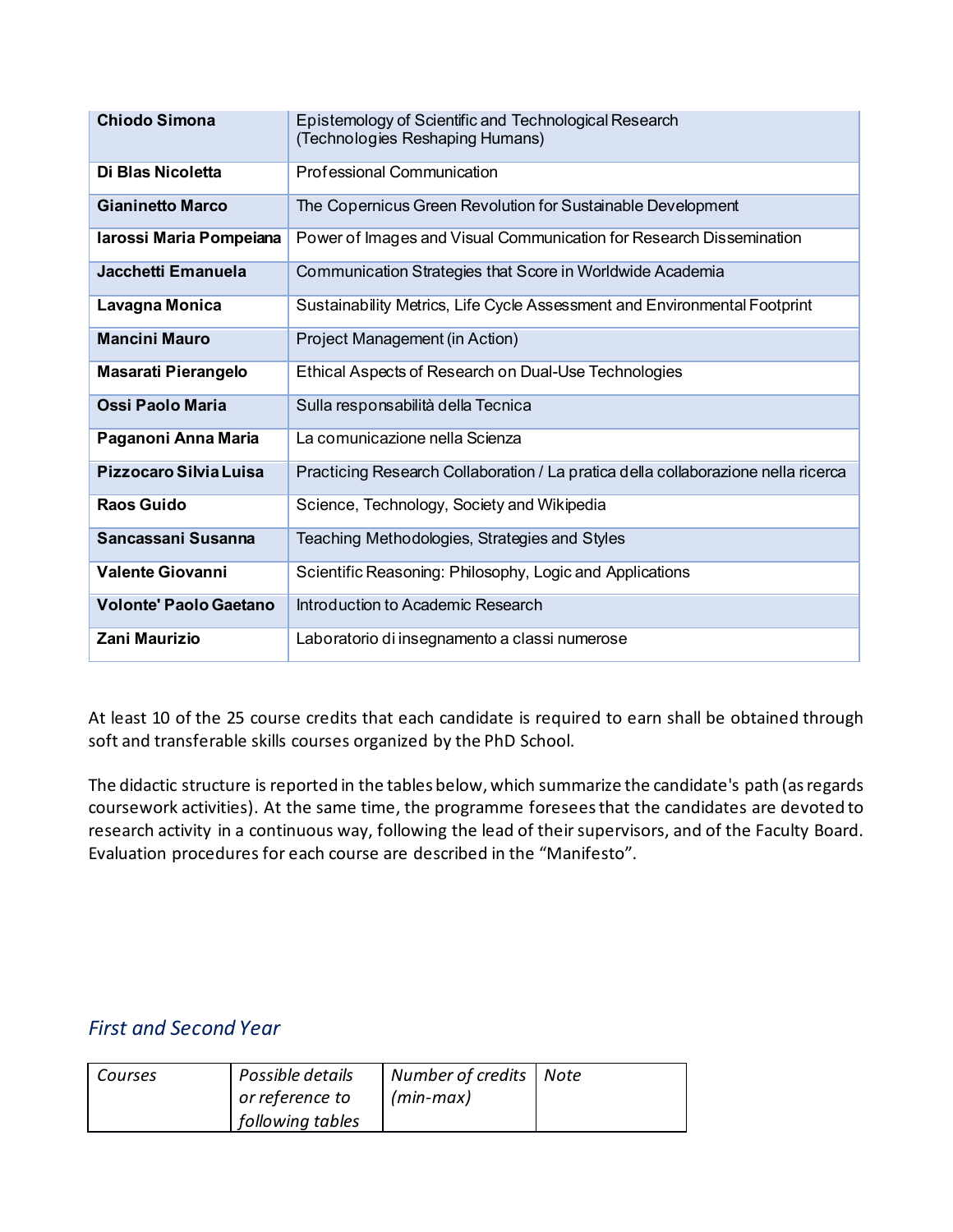| PhD            |     | School   See Table B | $10 - 15$ |  |
|----------------|-----|----------------------|-----------|--|
| Courses        |     |                      |           |  |
| Courses        |     | See Table A          | $10 - 20$ |  |
| characterising |     |                      |           |  |
| the            | PhD |                      |           |  |
| Programme      |     |                      |           |  |
| Other          | PhD | See Table C          | $0 - 10$  |  |
| courses        | and |                      |           |  |
| international  |     |                      |           |  |
| Summer/Winter  |     |                      |           |  |
| Schools        |     |                      |           |  |

# *Third year*

In the third year the candidate should be devoted entirely to the research and to the development of the PhD thesis.

## **PhD Course List**

**A)** The PhD Programme in Environmental and Infrastructure Engineering organises the **Characterising Courses** listed in table A.

For the admission to the final exam the acquisition of **at least 10 credits** in this list is **mandatory**.

**B)** The PhD School organises every year general and Interdoctoral courses. The acquisition of **at least 10 credits** is **mandatory** among the courses of B type*.* The list of PhD courses organized by the PhD School is available at the website [http://www.dottorato.polimi.it/en/during-your-phd/phd-level](http://www.dottorato.polimi.it/en/during-your-phd/phd-level-courses/)[courses/](http://www.dottorato.polimi.it/en/during-your-phd/phd-level-courses/)

#### **C) Other PhD courses**

A maximum of 10 mandatory credits can be obtained by choosing among courses provided by other PhD programmes at Politecnico di Milano and/or external Institutions (in this case the previous approval of the tutor and the coordinator is mandatory).

#### **SPECIALISTIC COURSES, LONG-TRAINING SEMINARS**

The attendance of Specialist Courses, Workshops, Schools, Seminars cycles is strongly encouraged and (if these seminars, workshops are certified and evaluated) may permit to acquire credits according the modalities established by the Faculty Board and previous approval of the study plan submitted by the candidate. These courses and workshops can be inserted in the study plan, even if they are not evaluated (and therefore not qualified as credits), as optional "additional teaching".

The scheduled course planning for the academic year 2021-2022 and 2022-2023 follows. Other courses may be activated during the year. In this case the candidates will be promptly informed, and will be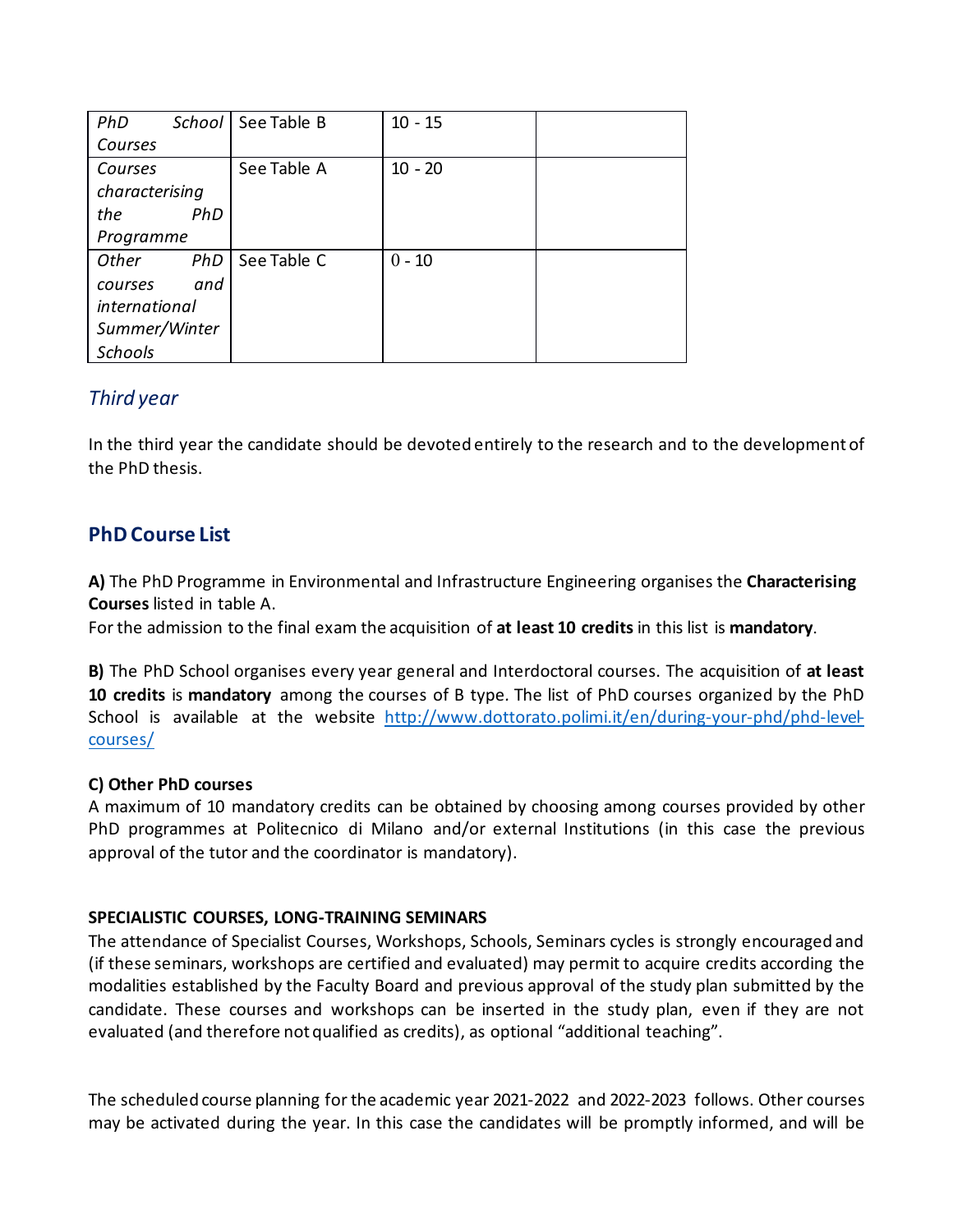allowed to insert these new courses in their study plan.

| SSD (optional,<br>also more than<br>one) | Course                                                                                                       | <b>Professor</b> (optional)                             | A.Y./Semester      | <b>Credits</b> |
|------------------------------------------|--------------------------------------------------------------------------------------------------------------|---------------------------------------------------------|--------------------|----------------|
| ICAR/06                                  | Monte Carlo-Markov chains<br>statistical methods                                                             | G. Venuti<br>M. Reguzzoni                               | Alternate<br>years | 5              |
| ICAR/02                                  | Modelling Extremes and<br>Dependence in Multivariate<br>Problems                                             | C. De Michele<br>G. Salvadori<br>F. Durante             |                    | 5              |
| <b>ICAR/06</b>                           | Statistical and numerical<br>methods                                                                         | R. Barzaghi<br>G. Venuti                                |                    | 5              |
| ICAR/01                                  | Fluid mechanics                                                                                              | G.V. Messa                                              | Alternate<br>years | 5              |
| ICAR/01                                  | Groundwater                                                                                                  | A. Guadagnini<br>M. Riva                                | Alternate<br>years | 5              |
| ICAR/01<br>ICAR/07                       | <b>Granular Matter: from</b><br>packing to flow                                                              | D. Berzi<br>C. di Prisco                                | Alternate<br>years | 5              |
| ICAR/01                                  | Particle-laden flows: theory<br>and engineering<br>applications                                              | G.V. Messa<br>M. Malavasi                               |                    | 5              |
| ICAR/02                                  | Advances in Water<br>Engineering<br>(Sustainable Urban Water<br>Systems + Remote Sensing<br>Hydrology)<br>in | (G. Becciu)<br>J. Sansalone<br>M. Mancini<br>C. Corbari |                    | 5              |
| <b>ICAR/02</b>                           | Sustainable Water and Food<br>Security                                                                       | M.C. Rulli                                              |                    | 5              |
| <b>ICAR/02</b>                           | Mountain hydrology and<br>climate change                                                                     | D. Bocchiola                                            |                    | 5              |
| ICAR/02                                  | Sea Waves and Hydropower                                                                                     | A. Bianchi                                              |                    | 5              |

## **Table A: PHD COURSES CHARACTERISING THE PHD PROGRAMME**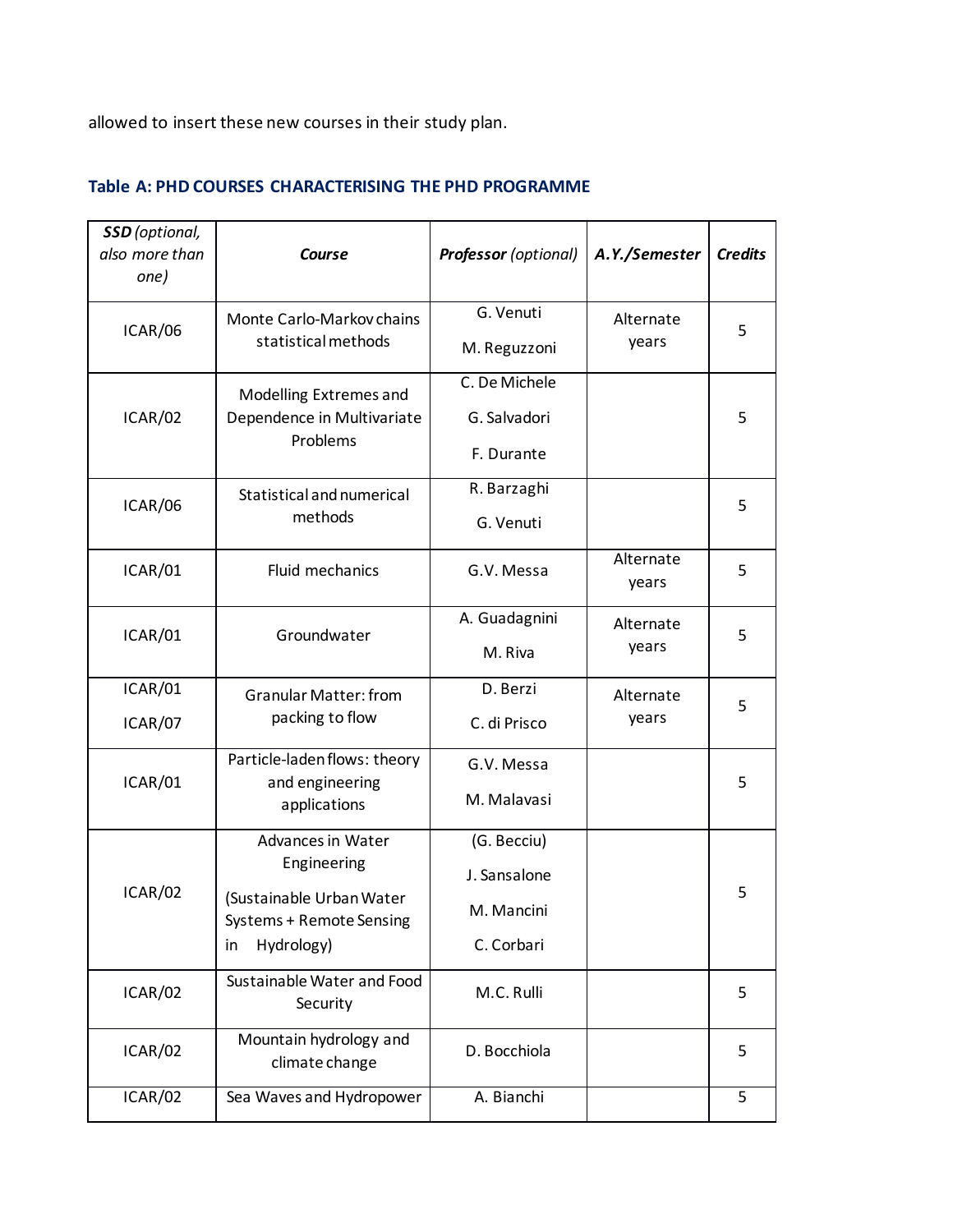|                            |                                                                | G. Passoni    |                    |   |
|----------------------------|----------------------------------------------------------------|---------------|--------------------|---|
|                            | Remote Sensing and its                                         | C. De Michele |                    |   |
| ICAR/02                    | Applications in Cryospheric<br><b>Sciences</b>                 | A.N. Arslan   |                    | 5 |
| ICAR/03,<br>BIO/07, BIO/19 | <b>Environmental Chemistry</b><br>and Applied Microbiology     | M. Antonelli  | Alternate<br>years | 5 |
| ICAR/03                    | Advanced techniques for<br>(bio)chemical reactor<br>modelling. | A. Turolla    | Alternate<br>years | 5 |
| ICAR/03                    | Statistics applied to<br><b>Environmental Engineering</b>      | A. Azzellino  |                    | 5 |
| ICAR/04                    | Road material<br>performances<br>characterization              | E. Toraldo    | Alternate<br>years | 5 |
| ICAR/06                    | Positioning                                                    | C. De Gaetani |                    | 5 |
| ICAR/06                    | <b>Advanced Geographycal</b><br><b>Information Systems</b>     | D. Carrion    | Alternate<br>years | 5 |
| ICAR/06                    | Photogrammetry and Image                                       | L. Pinto      | Alternate          | 5 |
|                            | Analysis                                                       | V. Casella    | years              |   |
| ICAR/06                    | Data Processing meets                                          | L. Mussio     | Alternate          |   |
|                            | <b>Human Sciences</b>                                          |               | years              | 5 |
| ICAR/06                    | Dialectical critique of data<br>processing                     | L. Mussio     | Alternate<br>years | 5 |
| ICAR/06                    | Satellite geodesy                                              | F. Migliaccio | Alternate<br>years | 5 |

Note: for courses with "Alternate years", please refer to the "Manifesto" of each Academic Year.

#### **Table B SUGGESTED CROSS –SECTORAL COURSES**

| <b>SSD</b>        | Name of the Course | Professor  | Semester | Languag | Credits |
|-------------------|--------------------|------------|----------|---------|---------|
| (optional, one or |                    | (optional) |          |         |         |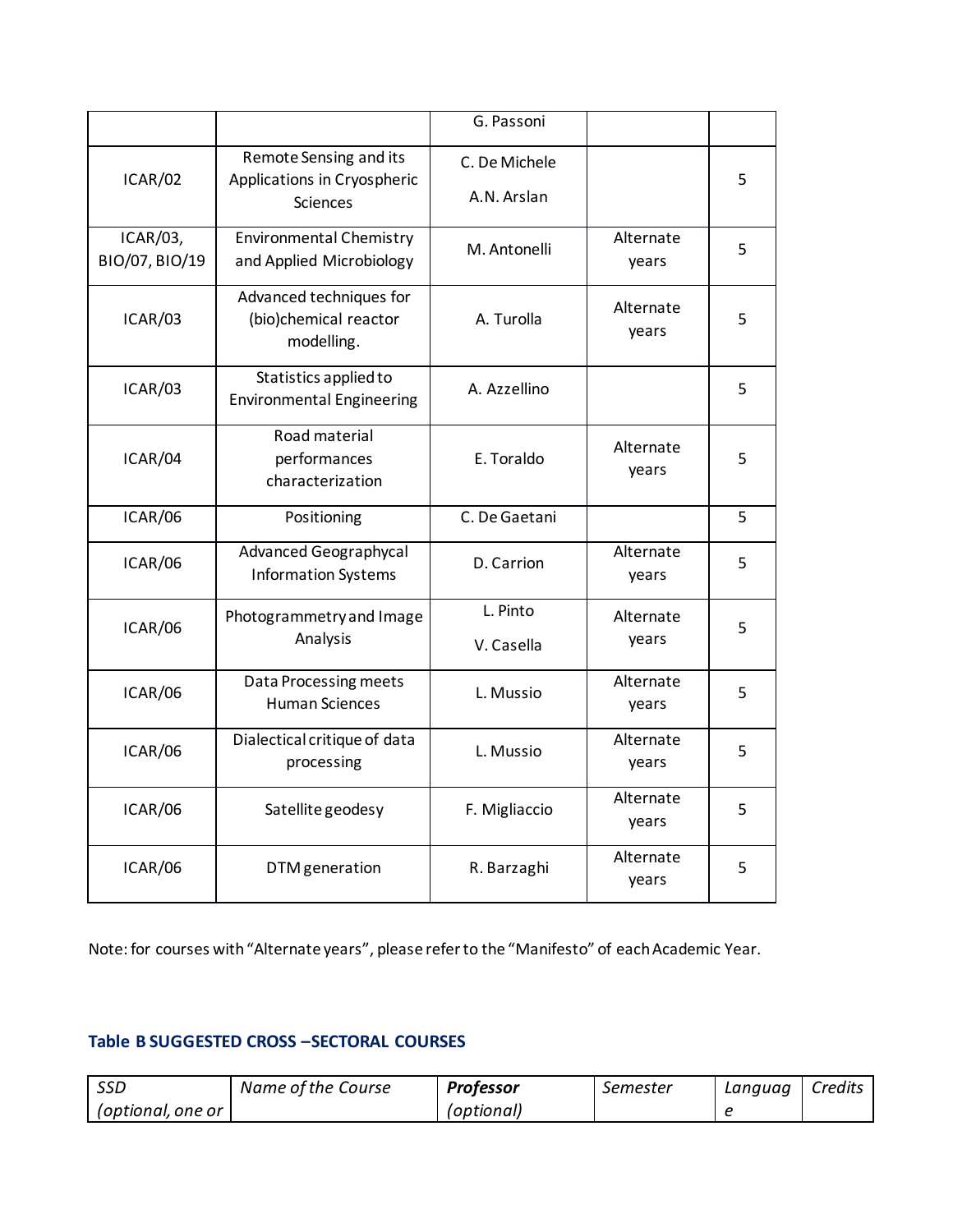| more) |                            |  |  |
|-------|----------------------------|--|--|
|       | All courses offered by the |  |  |
|       | PhD School of the I        |  |  |
|       | Politecnico di Milano can  |  |  |
|       | be selected (see table on  |  |  |
|       | page 9)                    |  |  |

## **Table C OTHER PhD COURSES**

| SSD               | Name of the Course              | Professor | (optional) | Semester | Credits |
|-------------------|---------------------------------|-----------|------------|----------|---------|
| (optional, one or |                                 |           |            |          |         |
| more)             |                                 |           |            |          |         |
|                   | All doctoral courses offered by |           |            |          |         |
|                   | all the Phd programs of the     |           |            |          |         |
|                   | Politecnico di Milano and/or by |           |            |          |         |
|                   | Institutions can<br>other<br>be |           |            |          |         |
|                   | selected                        |           |            |          |         |

# **6.4 Presentation of the study plan**

PhD candidates must submit a study plan, which may be revised periodically (approximately every three months), in order to adequate them to possible changes in the course list, or to needs motivated by the development of their PhD career. The study plans must be approved by the PhD programme Coordinator, according to the modalities established by the Faculty Board of the PhD Programme itself.

# **6.5 Yearly evaluations**

Candidates present their work to the Faculty Board at least once a year. The candidates must pass an annual evaluation in order to be admitted to the following PhD year. The third year evaluation establishes the candidate's admission to the final PhD defence.

As a result of each annual evaluation, the candidates passing the exam receive an evaluation (A/B/C/D) and may proceed with the enrolment at the following year. Candidates who do not pass the exam are qualified either as "Repeating candidate"(Er) or "not able to carry on with the PhD" (Ei). In the former case (Er), the candidates are allowed to repeat the PhD year at most once. The PhD scholarships – if any – are suspended during the repetition year. In the latter case (Ei) the candidates are excluded from the PhD programme and lose their scholarships – if any.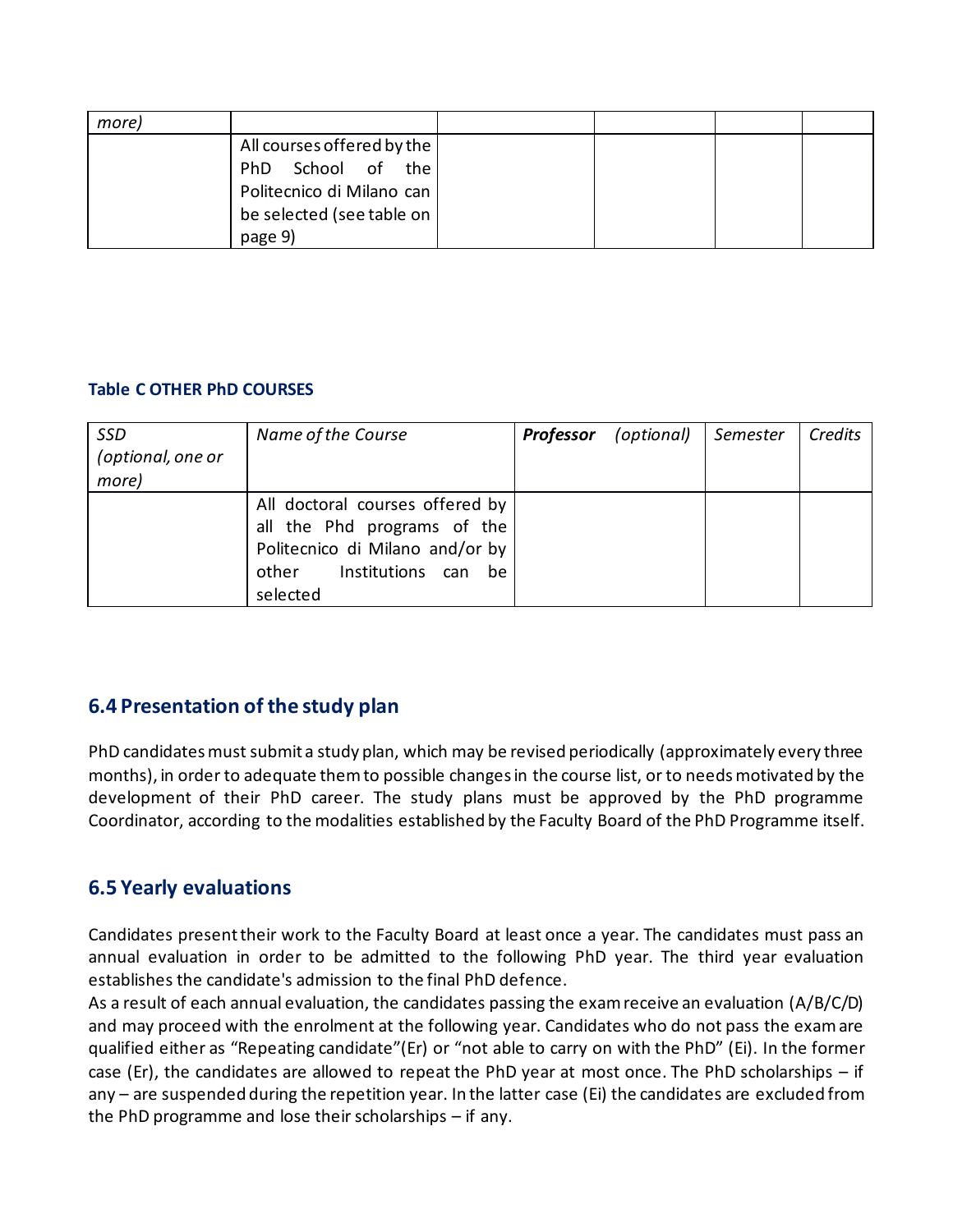In case the Faculty Board holds appropriate to assign directly an exclusion evaluation (Ei) without a previous repetition year, the request must be properly motivated and validated by the PhD School. After the final year, candidates who have achieved sufficient results but need more time to conclude their research work and write their theses may obtain the admission to a further year.

# **6.6 PhD thesis preparation**

The main objective of the PhD career is the development of an original research contribute. The PhD thesis is expected to contribute to the advance of the knowledge in the candidate's research field.

The PhD study and research work is carried out, full time, during the three years of the PhD course. Stages or study periods in (Italian or International) companies or external Institutions may complete the candidate's preparation.

The resulting theses need to be coherent with the research issues developed in the Department where the PhD programme is developed.

The candidate must present an original thesis, discuss its contribution to the state of the art in the research field in the research community.

The PhD research is developed following the lead of a supervisor, who supports the candidate in the setting out and in the everyday activities regarding the thesis development.

At the conclusion of the PhD studies, the Faculty Board evaluates the candidates. Candidates who receive a positive evaluation submit their theses to two external reviewers for refereeing. If the evaluation provided by the reviewers is positive (or after the revisions required by the external reviewers), the candidates defend their thesis in a final exam, in front of a Committee composed of three members (at least two of which must be external experts).

# 7. Laboratories, PhD Secretary Services

## **Laboratory Gaudenzio Fantoli**

The *Laboratory Gaudenzio Fantoli* hosts activities related to Hydraulic Engineering and Water Science Engineering. It was first established in 1939. It comprises areas devoted to research and educational activities. Two main floors, each covering an area of about 800  $\mathrm{m}^2$ , are currently devoted to laboratory activities. The Lab staff comprises 4 people. Major hydraulic facilities include:

- *Free surface flume*: a 30m 1.0m 0.6m flume with adjustable floor and glass sides, a fixed floor flume with glass sides. It is provided with the tools to convert the structure into a wave flume (piston wavemaker, artificial beach, wave gauges).
- *Hydraulic channel:* a 6 m × 0.5 m × 0.5 m free surface flume designed for studying fluidstructure interaction by means of direct measurement of forces, stress distributions, displacements and velocity distributions. Image analysis techniques are employed for kinematic measurements.
- Test plant for flow resistances: a water flow loop, provided with flowmeter and pressure transmitters, dedicated to measure the loss coefficient and other characteristics of regulation devices (including, *e.g.* valves, resistors, connectors). The plant is also equipped with high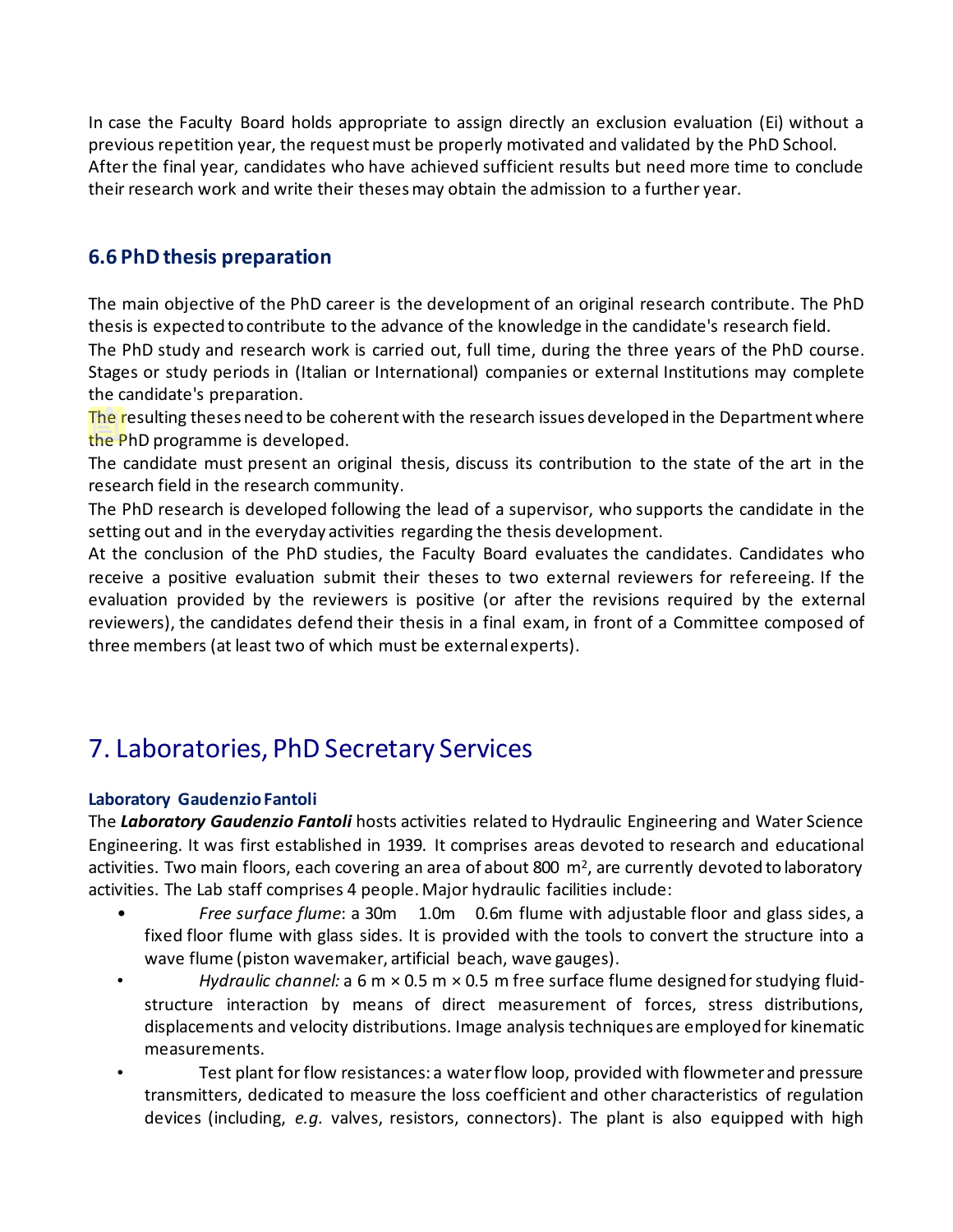pressure pumps.

- *Transparent pressurized duct*: specifically built for sediment transport and scour experiments with image processing measurements. The duct length is 5.8 m with a cross section 40 cm wide and 16 cm deep. In the central part of the duct is a recess section with a length of 2 m and depth of 0.5 m. The hydraulic head in the duct is imposed by a Bazin weir located in the downstream tank; the upstream tank is provided with a streamlined inlet to avoid wakes in the flow.
- *Dam-break flume*: used to investigate the dam-break wave (unsteady flow) of a hyperconcentrated mixture of water and cohesionless granular matter. It consists of a 6 m long, square section (0.5 x 0.5 m) flume of adjustable slope. Failure of the dam is simulated by means of a pneumatic rising sluice-gate (opening time  $t = 0.3$  s). One of the side walls of the flume is made of glass in order to record of wave propagation by means of a digital camera.
- *Rotating drum*: this device is used to investigate the behavior of a steady dry granular flow over a loose bed. It consists of a cylinder (inner diameter  $D = 1$  m and axial length W = 250 mm) half-filled with granular material, which is mounted on a pair of friction rollers and rotates around its axis at a constant angular velocity. One of the endplates of the cylinder is made of 10 mm thick glass to allow optical measurement of the flow fields through a progressive CCD scan camera.

Other site facilities include: a series of calibrated basins with a total capacity of 50  $m<sup>3</sup>$ , a computer centre, an electronics workshop for construction and repair of instrumentation; a mechanical workshop for the construction of experimental facilities, laboratory instrumentation for measuring most hydraulic parameters (including an automated system to detect and measure river-bed shapes), and field instrumentation to measure hydrodynamic processes. The Lab has been certified within the SQA (Quality Assurance Protocol of the Politecnico) within the context of hydraulic parameter measurements, determination of characteristic curves of hydraulic machinery and field and laboratory scale flow rate determination. The laboratory is a SIT certified Calibration Centre for measurement of liquid flow rates (range: 3-80 l/s). Finally, a total free area of 600  $m<sup>2</sup>$  is available for set-up of hydraulic models. The area is served by an overhead traveling crane of 1500 kg<sub>p</sub> and by a piping system allowing a maximum flow rate of about 600 l/s.

#### **Laboratory of Environmental Engineering (LIA – Laboratorio di Ingegneria Ambientale)**

It hosts activities related to Environmental Technologies. It currently covers 580  $m<sup>2</sup>$  and is divided into two sections: the analytical section with different working areas (wet chemistry, sample preparation, analytical instrumentation, and biology) and the pilot-plant section. The Laboratory staff comprises 3 permanent staff (2 graduates) and one temporary position (graduate). The main activities of Laboratory are: (a) sampling and determination of pollutants in different environmental matrices (water, air, soil, sludge, solid waste); (b) evaluation of remedial technologies with laboratory pilot plants; (c) planning and management of demonstrative wastewater treatment pilot plant; (d) tests of biodegradation and treatability of wastewaters by means of titration/respirometric sensors an BMP (biomethane potential); (e) tests for the characterization of sludge and digestates with CST (capillary suction time), filtration apparatus and a zetameter. Analytical instrumentation includes: electrometry, nephelometry, molecular absorption spectrophotometry, atomic absorption spectrometry, liquid chromatography (ionic and HPLC), gas-chromatography, X-ray spectrometry, polarography, voltammetry, TOC analyser, ion-coupled plasma mass Spectrometry (ICP-MS). The Laboratory is also equipped with instrumentation for sampling of liquid, solid and gaseous pollutants.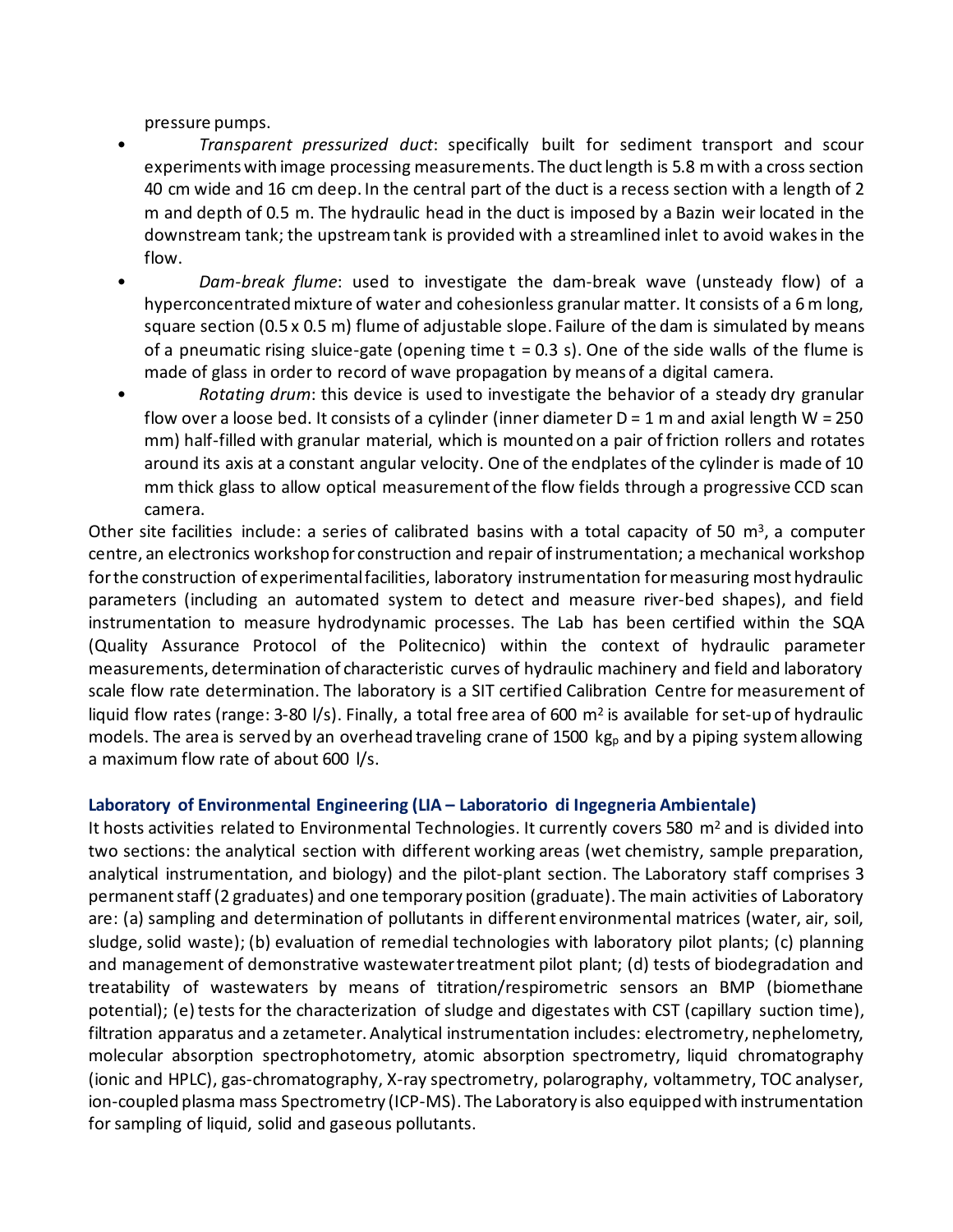The pilot plant section is equipped with: aerobic and anaerobic instrumented bioreactors for activated sludge and fixed biomass processes, membrane bioreactors, batch reactors for contaminated soil remediation, reactors for chemical oxidation and water disinfection, biosensors for the study of microbial activity. Experimental activity through pilot-plants is frequently carried out at public institutions and private firms.

#### **Research Laboratory on Transportation Infrastructures (InfraLab**)

The Research Laboratory on Transportation Infrastructures (InfraLab) is nowadays a European leading laboratory for both university education and experimental scientific research. Regarding education activities, InfraLab, recently renewed, is equipped by a teaching room, offering to the candidates the possibility of performing several standard tests on construction materials. From the experimental research point of view, the activities of InfraLab are mainly focused on the study of new materials, methods and technologies for construction and maintenance of transportation infrastructures, at different scales, including both laboratory tests, and real scale assessments by on-site test tracks, thanks to an experimental area of 50.000 m<sup>2</sup> located in Carpiano (Mi). Quality controls of materials and pavements during construction and in-service infrastructures' monitoring are two other key activities of the Laboratory. InfraLab is equipped by a set of machines and apparatus for materials' characterization according to European and US standards, also including specific and performancerelated tests. In this view, the Laboratory also designs and develops in-house test equipment, up to the prototype level, both independently and in collaboration with companies. Moreover, InfraLab is able to assist authorities and enterprises during the development, design, construction and maintenance of transportation infrastructures.

## **Laboratory of Geomatics**

The recent development of the subject has fostered activities in new fields of advanced research such as spatial geodesy, navigation, photogrammetry, remote sensing, numerical cartography, Geographic Information Systems (GIS), as well as a return to the field of geophysics. These researches are conducted by the Department with the support of structures such as:

- the International Service for the Geoid, which can be considered as an IT laboratory for the gravity field
- the laboratory of Geomatics, which is partly instrumental and partly IT.

The main instruments, software and activities conducted in the laboratory are illustrated in the following.

Surveying and monitoring: GPS instruments (geodetic and low cost receivers); Total stations and levelling instruments; UAV; measurements to monitor ground, buildings and structures; photogrammetric surveying of architectural manufacts; thematic mapping; infrastructure land registry. Data management and interpretation: Gravimetric data interpretation; geoid determination; spatial mission analysis; GPS permanent network analysis; Statistical methods in surveying and monitoring; integration of images and maps; management of GIS data bases; evaluation of uncertainty and reliability.

## PhD Secretary Services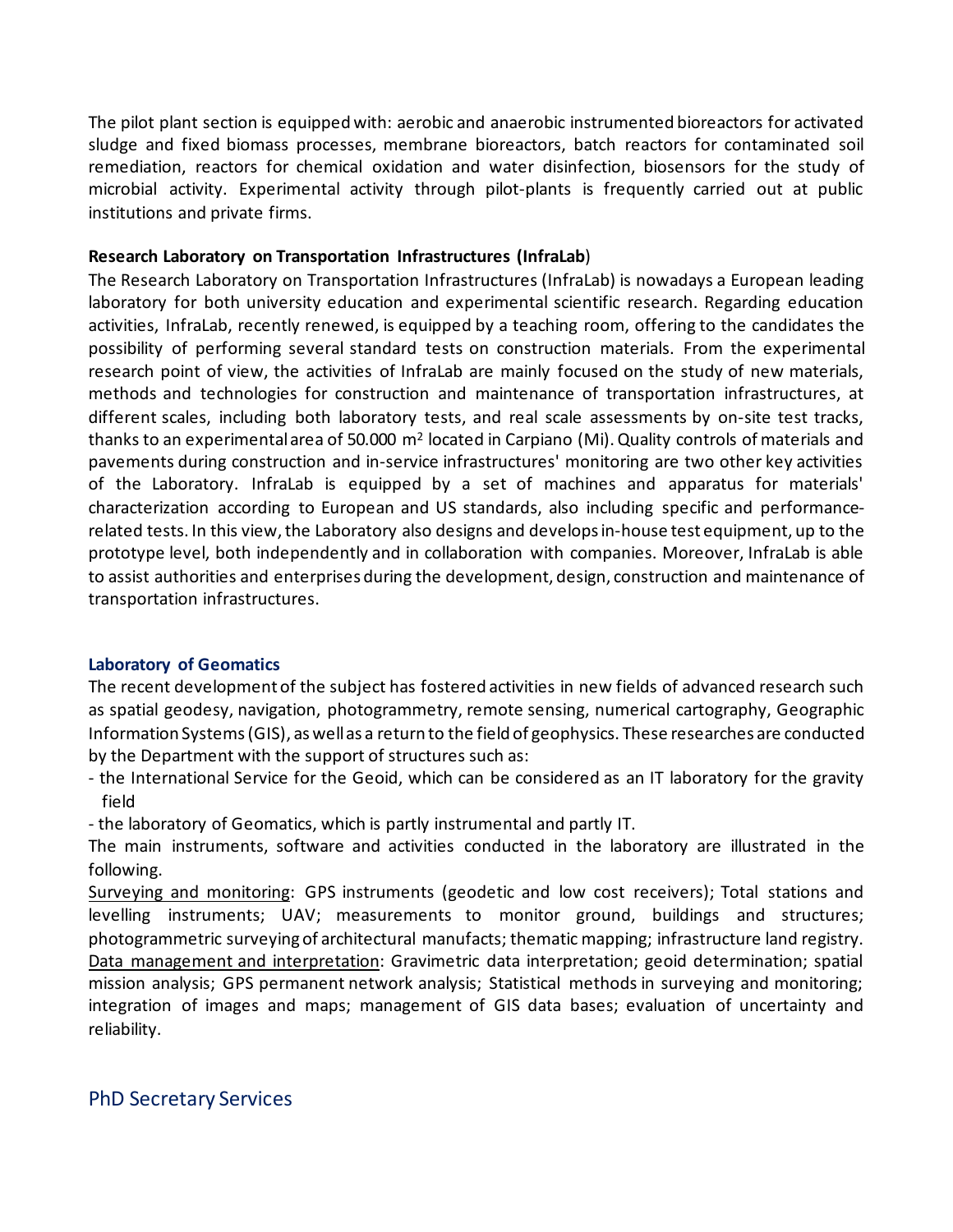Elena Raguzzoni Department of Civil and Environmental Engineering Phone: +39 0223996504 e-mail: elena.raguzzoni@polimi.it

# 8. Internationalisation and inter-sectoriality

Carrying out study and research activities at external laboratories is strongly recommended. Politecnico di Milano supports joint PhD paths with International Institutions, as well as Joint and Double PhD programmes. Further information is available on the PhD School website and on the PhD programme website.

More specifically, the PhD programme in Environmental and Infrastructure Engineering collaborates with:

- University of Tabriz (Iran) (PhD Double Degree Agreement)
- University of Warwick (UK) (Joint Thesis Sponsorship)
- Vrije Universiteit Brussel (Joint Doctoral Agreement)
- The University of Arizona (USA) (Research collaboration)
- Imperial College London (UK) (Research collaboration)
- ETH Zurich (Switzerland) (Research collaboration)
- TU Delft (The Netherlands) (Research collaboration)
- Universitat Politecnica de Catalunya Barcelonatech (Spain) (Research collaboration).

Interaction with and exposure to non-academic sectors provides significant benefits to doctoral candidates as well as to research and innovation intensive employment sectors. Direct exposure to the challenges and opportunities in non-academic sectors of the economy and society at large is fostered by networking, connectivity, inter-sectorial mobility and wide access to knowledge. In particular, the PhD programme in Environmental and Infrastructure Engineering collaborates with the following Research Agencies and/or Industrial partners:

- Metropolitana Milanese S.p.A. (Research collaboration and scholarship funding)
- Pibiviesse s.r.l. (Research collaboration and scholarship funding)
- Agenzia Spaziale Italiana (Italian Space Agency) (Research collaboration and scholarship funding)
- RSE S.p.A. Ricerche sul Sistema Energetico (Research collaboration and scholarship funding)
- Lario Reti Holding (Research collaboration and scholarship funding)
- European Space Agency (Research collaboration and scholarship funding)
- ENI (Research collaboration and scholarship funding)
- ENEL Foundation (Research collaboration and scholarship funding)
- Bracco Imaging S.p.A. (Research collaboration and scholarship funding)
- ERSAF Ente Regionale Servizi all'Agricoltura e alle Foreste (Research collaboration and scholarship funding)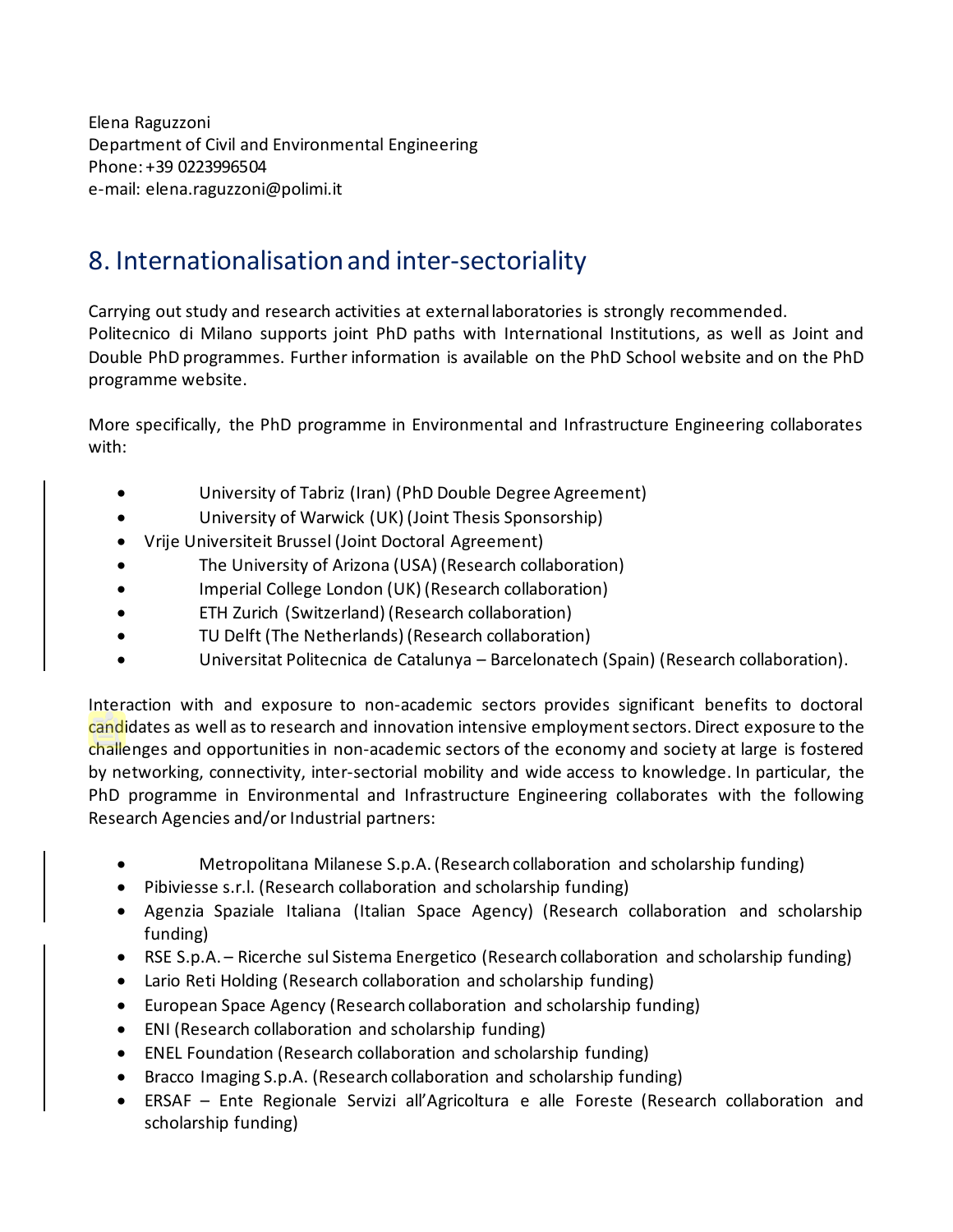- Accademia Europea di Bolzano EURAC Research (Research collaboration and scholarship funding)
- Banca d'Italia (Research collaboration and scholarship funding)
- Rea Dalmine S.p.A. (Research collaboration and scholarship funding)
- Acque Bresciane (Research collaboration and scholarship funding)
- Gruppo CAP (Research collaboration and scholarship funding)
- Geolog Technologies srl (Research collaboration and scholarship funding)
- Regione Lombardia ENEA (Research collaboration and scholarship funding)
- Piksel s.r.l. (Research collaboration and scholarship funding)
- Arianet s.r.l. (Research collaboration and scholarship funding)
- Appflue s.r.l. (Research collaboration and scholarship funding)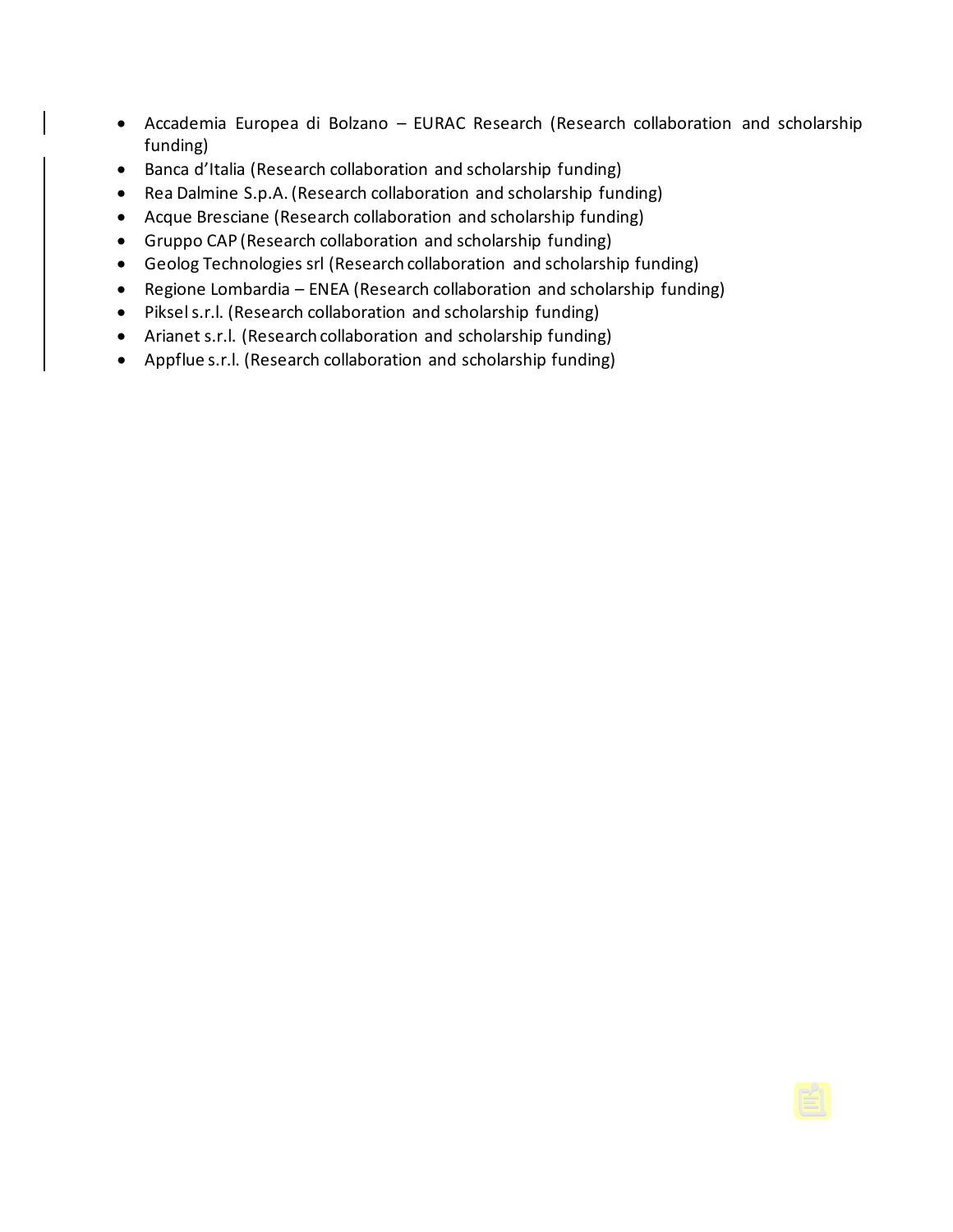# Attachment A1 – PhD Programme Coordinator

Short CV of Programme Coordinator

#### **CURRICULUM VITAE OF RICCARDO BARZAGHI**

**Address Communication** Dipartimento di Ingegneria Civile e Ambientale (DICA) Tel. +39-02-2399-6528 Politecnico di Milano Fax: +39-02-2399-6530 Piazza L. Da Vinci, 32 20133 Milano (Italy) e-mail: [riccardo.barzaghi@polimi.i](mailto:riccardo.barzaghi@polimi)t

#### **Born**

December 14<sup>th</sup>, 1958, Milano (Italy)

#### **History of Employment**

- 1990-1992 Assistant Professor of Surveying and Mapping at the Engineering Faculty, Politecnico di Milano, Milano, Italy
- 1992-1994 Associate Professor of Surveying and Mapping at the Engineering Faculty, University of Reggio Calabria, Reggio Calabria, Italy
- 1994-2003 Associate Professor of Surveying and Mapping at the Engineering Faculty, Politecnico di Milano, Milano, Italy
- 2003- Full Professor of Surveying and Mapping at the Engineering Faculty, Politecnico di Milano, Milano, Italy
- 2007-2009 Deputy-Dean of the School of Civil and Environmental Engineering, Politecnico di Milano, Milano, Italy
- 2009-2011 Deputy-Director of the DIIAR, Politecnico di Milano, Milano, Italy
- 2018- Deputy-Dean of the School of Civil and Environmental Engineering, Politecnico di Milano, Milano, Italy

## **University Education / Degrees**

1982 Degree with honors in Physics, University of Milano, Milano, Italy

1987 PhD in Geodetic and Surveying Sciences, Politecnico di Torino, Torino, Italy

#### **Research Experience**

The main research activities are on Physical Geodesy, Satellite Geodesy, gravity inversion and GNSS networks for real-time positioning and deformation analysis. He coordinates a research group in Geodesy that includes two Associate Professors, two Assistant Professors and one PhD. He cooperated with Istituto Geografico Militare for the definition of the height reference system in Italy. In this context he computed the official Italian geoid, which is currently used for estimating the orthometric heights from GNSS observations. He is involved at international level in the refinements of the methodology for improving the geoid estimate at local and regional level by using collocation. Particularly, he is the PI of the ESA funded project GEOMED2 aiming at estimating the geoid and the ocean circulation in the Mediterranean Sea. Furthermore, he cooperated with ENI for the analysis of gravity data from satellite missions (CHAMP, GRACE and GOCE satellites) in oil prospecting and for the definition of the Italian Moho. From 2000 to 2006, he was the responsible of Rus at Politecnico di Milano in four COFIN projects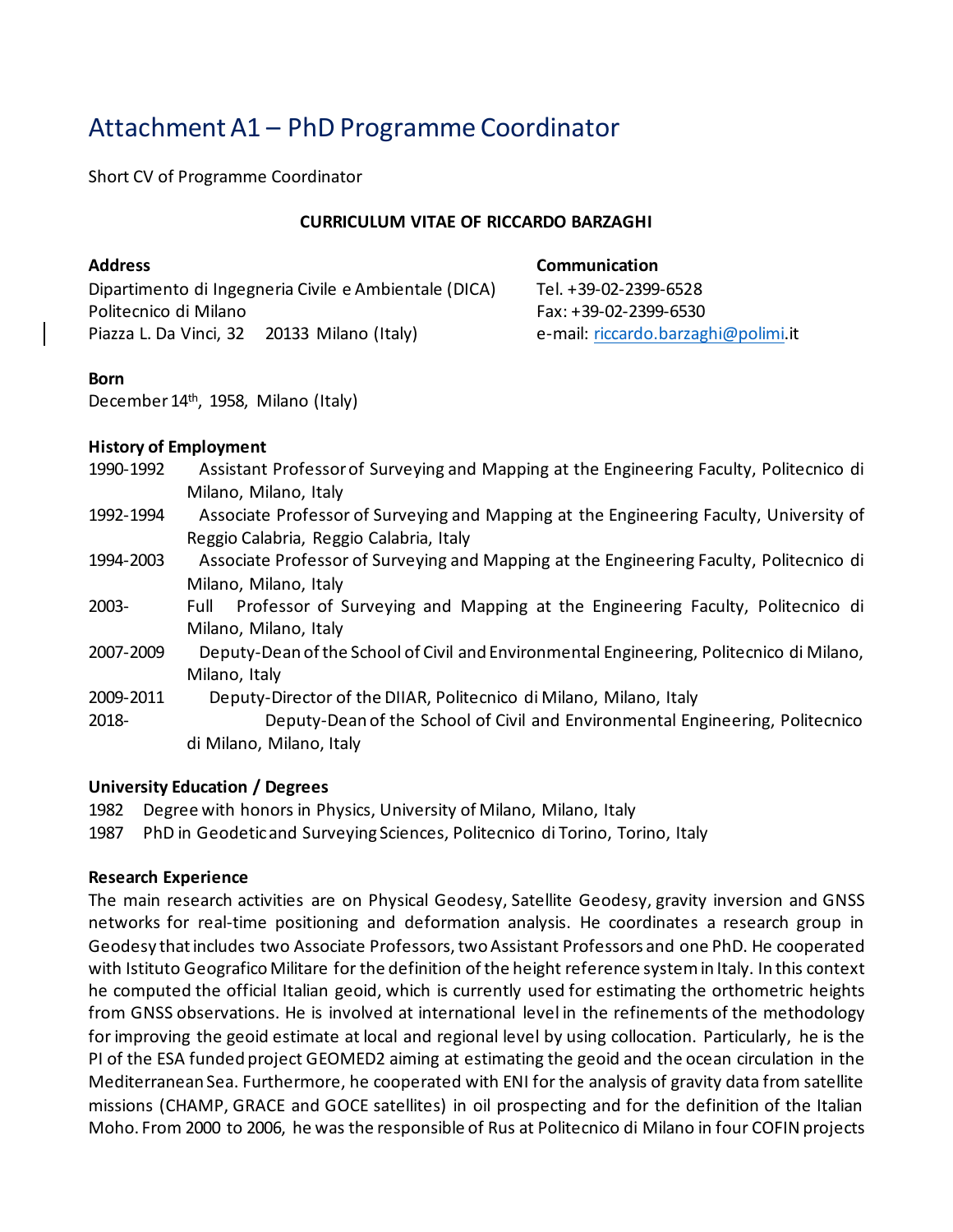that were devoted to the estimation of the deformation style of seismogenic areas in Italy. From 2007 to 2010, he was responsible of the geodetic RU in the ASI funded project named SISMA for the analysis of the ongoing crustal deformation over Italy. He advised and graduated 7 PdD candidates (3 of them were international students, 2 from Brazil and 1 from Iran). He is author/co-author of 150 research papers (more then half on peer-reviewed journals, h-index=17, number of citations >900 on Scopus). He was also involved in teaching activities in several editions of the "International School for the Determination and use of the Geoid" (1999-Milano; 2000-Johor, Malesia; 2003-Salonicco, Grecia; 2005- Budapest, Ungheria; 2010-St. Petersburg, Russia; 2013-Loja, Ecuador; 2016-Ulaanbaatar, Mongolia).

## **Memberships**

American Geophysical Union; European Geosciences Union; International Association of Geodesy (IAG); IAG fellow since 1995.

## **Service to the Community and Selected Professional Activities**

- Editor of Journal of Geodesy (1995-1998; 1999-2002)
- Editor of Bollettino di Geofisica Teorica ed Applicata (dal 2015)
- Member of the Editorial Advisory Board of the Journal of Geodetic Science (since 2018)
- Editor of the volumes 144 and 148 of the International Association of Geodesy Symposia by Springer

- Chair of the Scientific Organizing Committee of the 3<sup>rd</sup> International Gravity Field Service (IGFS) General Assembly (2014)

- Member of the Scientific Organizing Committee of the 1<sup>st</sup> Joint Commission2 and IGFS Symposium GGHS2016 (2016)

- Member of the Scientific Organizing Committee of the 2<sup>nd</sup> Joint Commission2 and IGFS Symposium GGHS2018 (2018)

- Head of the Geoid Service of the International Association of Geodesy (2007-2012)
- Chair of the International Gravity Field Service of the International Association of Geodesy (from 2013)

- Member of the Executive Committee of the International Association of Geodesy (2011-2015; 2015- 2019)

- Member of the Executive Committee of the Global Geodetic Observing System (GGOS) of the International Association of Geodesy (since 2016)

- Reviewer of international research proposals (ARRS-Slovenia, Research Foundation of Flanders, Estonia Research Council, German Research Foundation)

- Opponent in international PhDs abilitation committees (TTU, Estonia, 2017; UNB, Canada, 2018; Universitè Toulouse III "Paul Sabatier", 2021)

- Presidentof the ASN Commission of the 08/A4-GEOMATICA area (from 2018)

- Member of the Scientific Organizing Committee of the 3<sup>nd</sup> Joint Commission2 and IGFS Symposium GGHS2020 (2022) and of the Hotine-Marussi Symposium on Mathematical Geodesy (2022)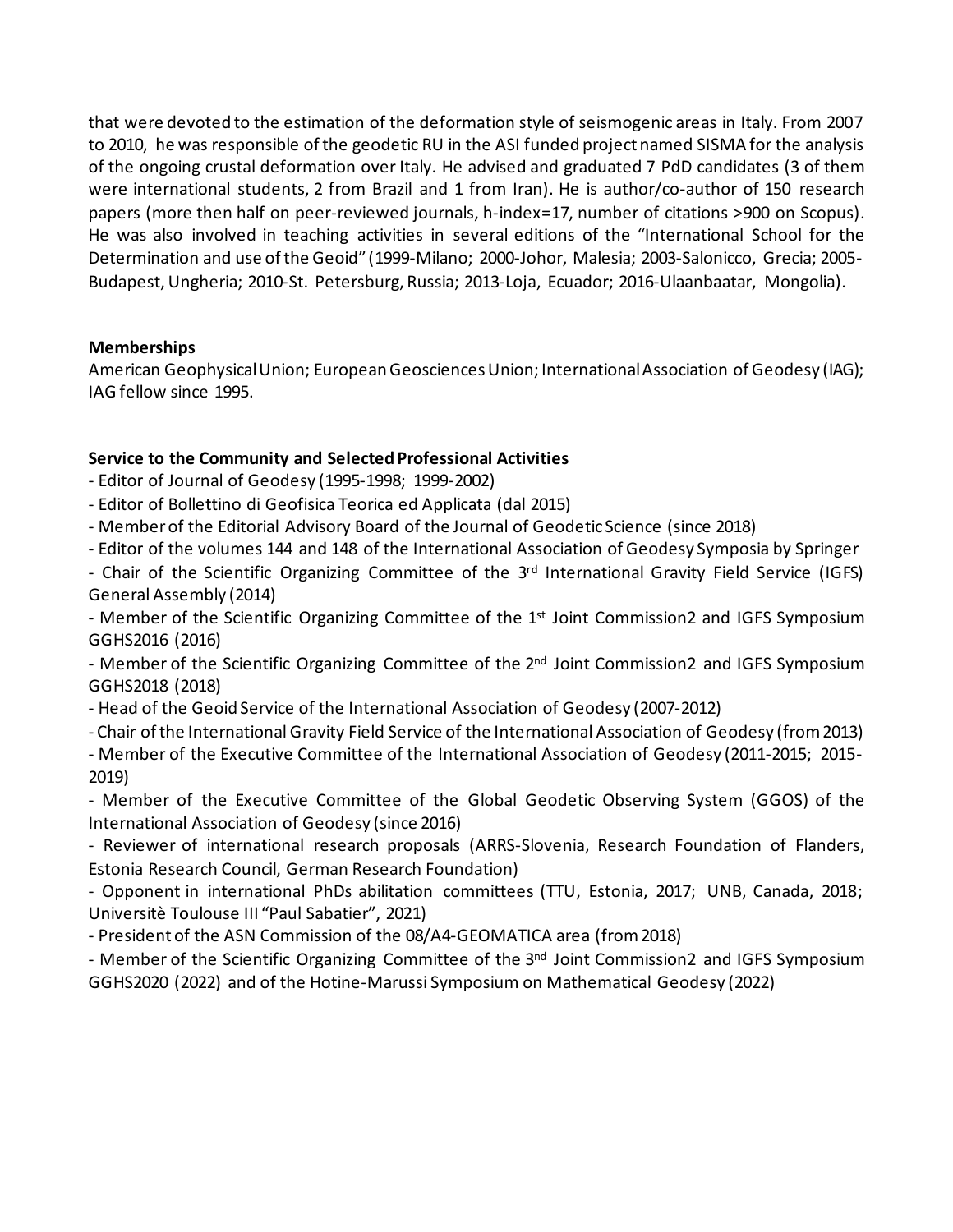#### **List of Publications (years 2019 – 2020)**

8) S. Fernando, M. Reguzzoni, R. Barzaghi. Geodetic Heights. Springer Geophysics, ISBN 978-3-030- 10453-5.

2) R. Barzaghi, M. Reguzzoni, C. I. De Gaetani, S. Caldera, L. Rossi. Cultural heritage monitoring by lowcost GNSS receivers: a \_easibility study for San Gaudenzio's cupola, Novara. Atti della conferenza GEORES2019. ISPRS Archives, 2019.

3) S. Ebadi, R. Barzaghi, A. Safari, A. Bahroudi. Evaluation of different gravimetric methods to Moho recovery in Iran. Annals of Geophysics, vol. 62, 2019.

4) A. M. Marotta, K. Seitz, R. Barzaghi, T. Grombein, B. Heck. Comparison of two different approaches for computing the gravitational effect of a tesseroid. Stud Geophys Geod,2019. [https://doi.o](https://doi/)rg/10.1007/s11200-018-0454-2.

5) S. Ebadi, A. Safari, R. Barzaghi, A. Bahroudi. A recovered Moho model by joint inversion of gravity and seismic data in Iran. Heliyon 6, 2020 e03636. [https://doi.](https://doi/)org/10.1016/j.heliyon.2020.e03636.

6) A. Borghi, R. Barzaghi, O. Al-Bayari, S. Al Madani. Centimeter Precision Geoid Model for Jeddah Region (Saudi Arabia). Remote Sensing, 2020, 12, 2066; doi:10.3390/rs12122066.

7) G. Cambiotti, M. Palano, B. Orecchio, A.M. Marotta, R. Barzaghi, G. Neri, R. Sabadini. New insight into long-term aseismic deformation and regional strain rates from GPS data inversion: the case of the Pollino and Castrovillari faults. Remote Sensing, 2020, 12, 2921; doi:10.3390/rs12182921.

8) R. Barzaghi, C. I. De Gaetani, B. Betti. The Worldwide Physical Height Datum Project. Rend. Fis. Acc. Lincei, 2020. [https://doi.](https://doi/)org/10.1007/s12210-020-00948-0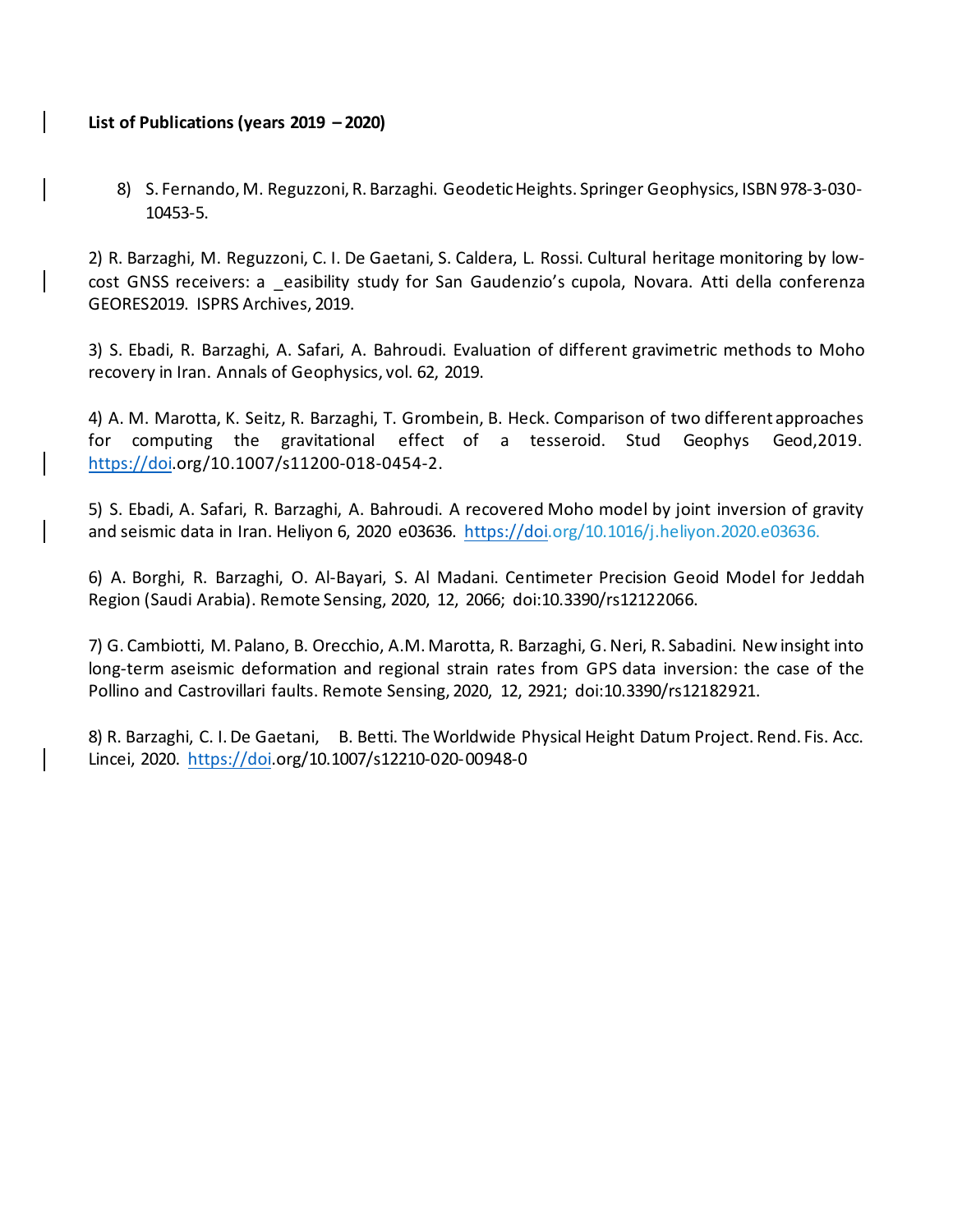# Attachment A2 – PhD Faculty Board

Description of the composition of the Faculty Board

| <b>Name</b>                            | <b>Affiliation</b>                                                     | <b>Scientific Disciplinary Sector</b>                                                     |
|----------------------------------------|------------------------------------------------------------------------|-------------------------------------------------------------------------------------------|
| Barzaghi Riccardo                      | Politecnico<br>Milano -<br>di                                          | ICAR/06 Topography and Cartography                                                        |
| (coordinator)                          | <b>DICA</b>                                                            |                                                                                           |
| Antonelli Manuela                      | Politecnico<br>di Milano -<br><b>DICA</b>                              | ICAR/03 Sanitary Environmental Engineering                                                |
| Becciu Gianfranco                      | Milano<br>Politecnico<br>di<br>$\overline{\phantom{a}}$<br><b>DICA</b> | ICAR/02 Hydraulic and maritime constructions<br>and Hydrology                             |
| Bocchiola Daniele                      | di Milano<br>Politecnico<br>$\overline{\phantom{m}}$<br><b>DICA</b>    | ICAR/02 Hydraulic and maritime constructions<br>and Hydrology                             |
| Canziani Roberto<br>(vice-coordinator) | Milano<br>Politecnico<br>di<br><b>DICA</b>                             | ICAR/03 Sanitary Environmental Engineering<br>$\blacksquare$                              |
| Crispino Maurizio                      | Milano<br>Politecnico<br>di<br>$\sim$ $-$<br><b>DICA</b>               | ICAR/04 Highways, railways and airports                                                   |
| De Michele Carlo                       | Milano<br>Politecnico<br>di<br>$\sim$ $-$<br><b>DICA</b>               | ICAR/02 Hydraulic and maritime constructions<br>and Hydrology                             |
| De Gaetani Carlo                       | Milano<br>Politecnico<br>di<br>$\sim$<br><b>DICA</b>                   | ICAR/06 Topography and Cartography                                                        |
| <b>Grosso Mario</b>                    | Politecnico di Milano -<br><b>DICA</b>                                 | ICAR/03 Sanitary Environmental Engineering                                                |
| Guadagnini Alberto                     | Politecnico<br>Milano<br>di<br><b>DICA</b>                             | ICAR/01 Hydraulics<br>$\blacksquare$                                                      |
| Lonati Giovanni                        | Politecnico di Milano -<br><b>DICA</b>                                 | ICAR/03 Sanitary Environmental Engineering                                                |
| Longoni Laura                          | Milano<br>Politecnico<br>di<br><b>DICA</b>                             | GEO/05 Applied Geology<br>$\blacksquare$                                                  |
| Malavasi Stefano                       | Milano<br>Politecnico<br>di<br><b>DICA</b>                             | ICAR/01 Hydraulics<br>$\blacksquare$                                                      |
| Mancini Marco                          | Politecnico<br>Milano<br>di<br><b>DICA</b>                             | ICAR/02 Hydraulic and maritime constructions<br>$\overline{\phantom{a}}$<br>and Hydrology |
| Migliaccio Federica                    | di Milano<br>Politecnico<br><b>DICA</b>                                | ICAR/06 Topography and Cartography<br>- 1                                                 |
| Papini Monica                          | Milano -<br>Politecnico<br>di<br><b>DICA</b>                           | GEO/05 Applied Geology                                                                    |
| Radice Alessio                         | Milano<br>Politecnico<br>di<br><b>DICA</b>                             | ICAR/01 Hydraulics<br>$\blacksquare$                                                      |
| Riva Monica<br>(vice-coordinator)      | Milano<br>Politecnico<br>di<br>$\blacksquare$<br><b>DICA</b>           | ICAR/01 Hydraulics                                                                        |
| Rulli Maria Cristina                   | Milano<br>Politecnico<br>di<br><b>DICA</b>                             | ICAR/02 Hydraulic and maritime constructions<br>$\blacksquare$<br>and Hydrology           |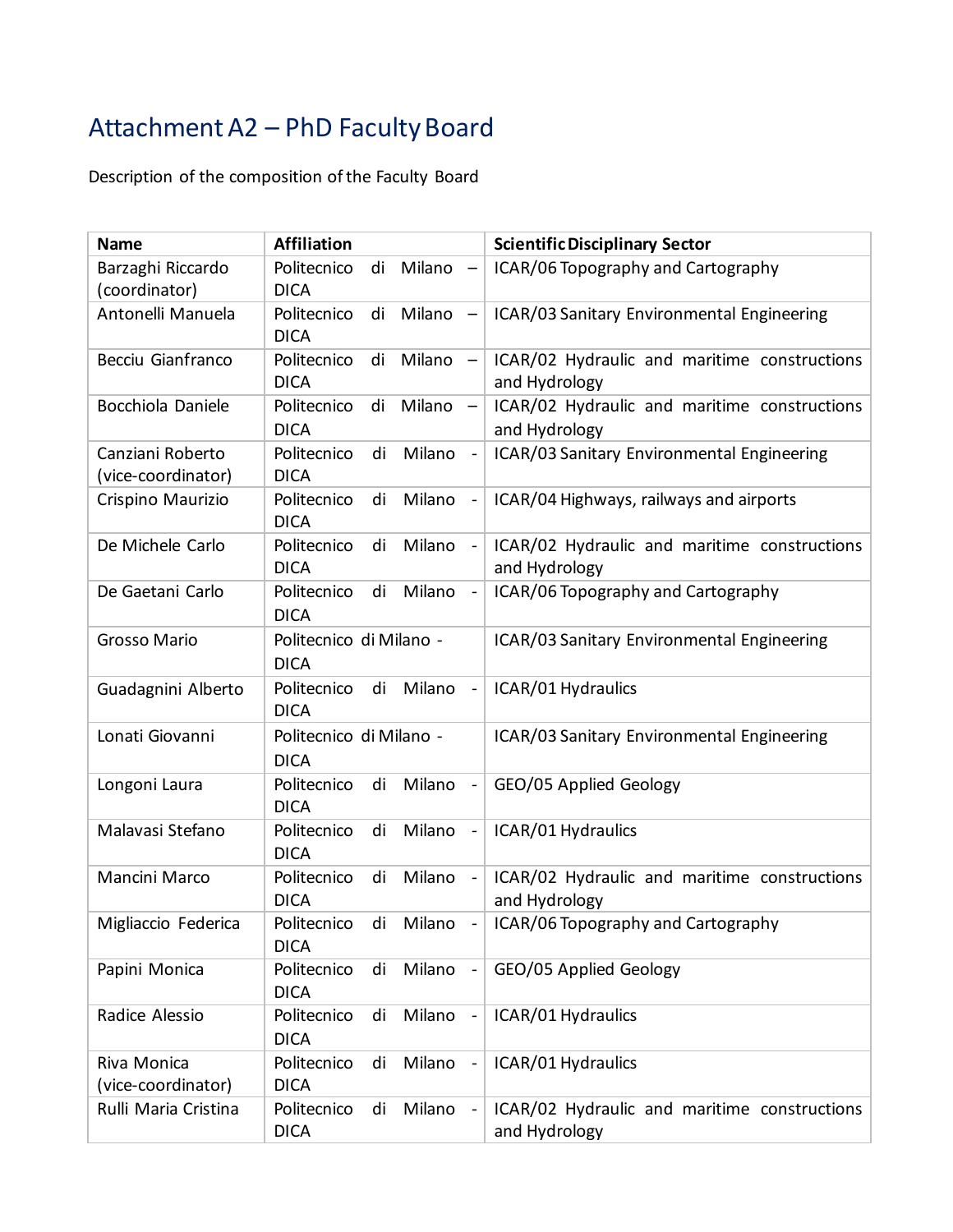| Toraldo Emanuele | Politecnico<br><b>DICA</b> | di | Milano | -   ICAR/04 Highways, railways and airports |
|------------------|----------------------------|----|--------|---------------------------------------------|
| Venuti Giovanna  | Politecnico<br><b>DICA</b> | di | Milano | -   ICAR/06 Topography and Cartography      |